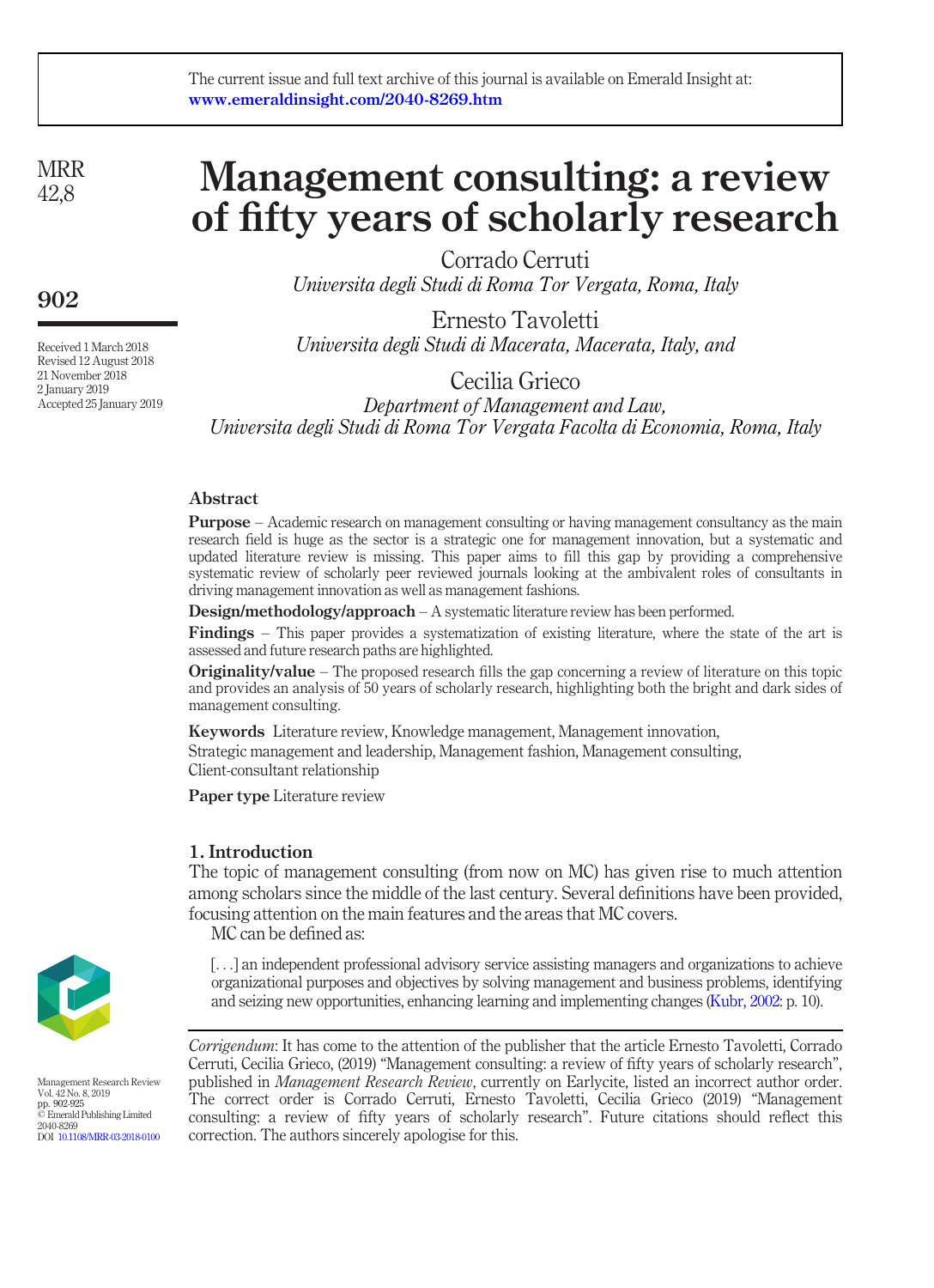Different elements have been pointed out as key dimensions of MC, such as the role of consultants that have to be independent in financial, decision-making and emotive terms and the skills they are required to have to successfully carry out the consulting process ([Ciampi,](#page-18-0) [2014](#page-18-0)). The interplay between the national systemic context and outside influences has been taken into account, i.e. the dynamics consultancy–client relationship, and the generation, management and validation of consulting knowledge [\(Kipping and Engwall, 2002](#page-20-1)).

MC's main areas of activity are general and strategic management, information technology, financial management, marketing and distribution management, e-business, operations management, human resource management, knowledge management, productivity and performance management, total quality management, company transformation (turnaround, downsizing, outsourcing, insourcing, re-engineering, M&A, joint ventures, privatization) and corporate social responsibility ([Kubr, 2002\)](#page-20-0).

When they turn to MC, organizations expect to improve their performance, solve their problems and find new and better ways of doing things, in the private and public sectors.

In recent years, the MC industry has been growing fast: according to FEACO, the European Federation of Management Consultancies Associations, European MC turnover has been growing more than European GDP: on average 6.4 per cent per year vs 2.2 per cent [\(FEACO, 2017\)](#page-19-0). Similarly, in the same period, European MC employment has been growing more than European overall employment: on average 6 per cent per year vs. 0.8 per cent [\(FEACO, 2017\)](#page-19-0). At the same time, the MC industry is under pressure because clients are asking for more transparency, as highlighted by the recent ISO 20700 standard "Guidelines for Management Consultancy Services" [\(ISO, 2017\)](#page-19-1) and the rules of the games in the consulting business are being affected by the digital transformation [\(Christensen](#page-18-1) *et al.*, 2013).

The importance of this phenomenon is clear and confirmed by the great number of publications on the topic. Notwithstanding, a comprehensive literature review on the topic is still lacking, hampering a full comprehension and systematization of existing knowledge about MC.

Drawing from these premises, the present paper provides a systematic review of academic literature on MC published in scholarly peer reviewed journals, underlining the evincible trends and main streams of research that emerge. We believe that a review of scholarly research on MC is especially relevant now because MC firms (from now on MCFs) are going through a very disruptive change to their business models. This change has been named the "digital revolution" ([Christensen](#page-18-1) *et al.*, 2013) and reviewing what we know at the dawn of this disruptive change is a critical and preliminary step to face it fully equipped.

The structure of the paper is as follows: Section 2 illustrates the adopted method and steps that have been performed to drive the analysis. Section 3 reports on a quantitative analysis of the nature and distribution of the relevant literature. Section 4 reports on a qualitative analysis on the contents of the relevant literature. Section 5 discusses the results, draws conclusion and highlights future research paths.

#### 2. Methods

The purpose of the paper is to develop a systematic literature review on MC, filling a gap that has emerged in studies on management research concerning this topic. To meet this purpose, the authors followed the protocol described by Tranfield et al. [\(2003\),](#page-22-0) by documenting the search strategy (i.e. proposed search strings and databases to be used), the selection criteria and the approaches for data extraction and synthesis. More specifically, a search in the EBSCO database has been performed, looking for scholarly peer reviewed journals and articles published from 1947 to the end of 2017. The selection of this database is justified by the fact that it includes the abstracts of all the most relevant journals in management. Therefore, including additional databases would not have enlarged the Management consulting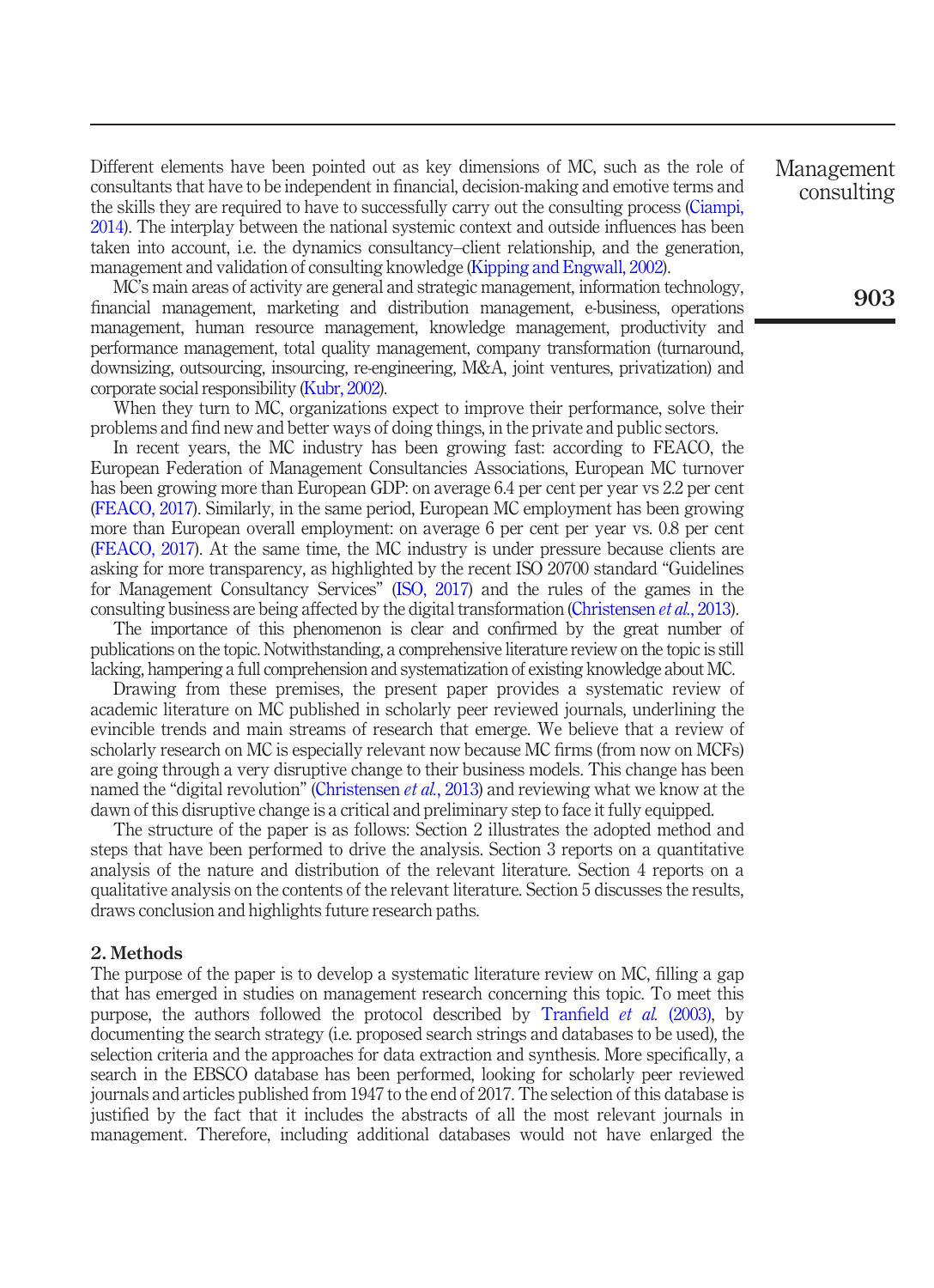number of relevant articles. The databases Scopus, ABI/INFORM, Google Scholar and Web of Science were used to retrieve full texts once a relevant abstract had been identified in EBSCO. Although it is reasonable to assume that relevant knowledge on the topic can be present in books, the business press and business reports, the choice of limiting the review to scholarly peer reviewed journals is justified by the fact that they are the most reliable source of verified management knowledge for the scientific community. At the same time, we have included some highly relevant books in the introduction and discussion, as they contribute to systematize the most relevant ideas and trends in the industry.

The selected keyword was "management consult<sup>\*"</sup> in the abstract, in order to have a broader view on the topic and include, in the first stage, as many studies as possible. The abstracts collected from this search totalled 2,612. These results were then refined, focusing on journals with an emphasis on general management, strategic management and innovation management and the number of abstracts then reduced to 504. These 504 articles were read independently by the authors to delete the non-relevant ones and any duplicates. This process resulted in 116 relevant articles drawn from 64 journals and formed the basis of the analysis ([Figure 1\)](#page-2-0).

Each article was content analysed for a dual purpose. The first was to provide an analysis of the main features of contributions about MC. In this sense, the selected articles were analysed in terms of year of publication, names and number of authors, author affiliation, the type of study (theoretical or empirical), the adopted methodology (data collection and processing, unit of analysis, country of the study) and the number of citations according to the Google Scholar index. The second purpose was to identify the main streams of research that emerge from existing contributions, to offer a systematization of the analysed studies. To this end, the inductive category development approach was followed, in which researchers immerse themselves in the data to allow new insights to emerge [\(Hsieh and Shannon, 2005\)](#page-19-2).

Three researchers performed the analysis. Protocol development and inter-code reliability procedures were used to ensure the reliability and validity of the coding results. The retrieved articles and abstracts were inserted in an Excel file and each author proposed a classification in one of the following three clusters: drivers for MC success, role of consultants and client– consultant (c-c) relationship. Whenever a disagreement about classification emerged, it was discussed until an agreement was reached between the three researchers.

#### 3. Quantitative analysis

The 116 analysed papers were drawn from 64 different academic journals. As shown in [Table I,](#page-3-0) the journals included are numerous, confirming that the topic under investigation is widely covered.

The selected timeframe stretches from 1971 to 2017, covering 46 years of research. The analysis of the number of articles in each year ([Figure 2\)](#page-3-1) shows an initial period (1971-1997) where the number of publications remained steadily low. Then from 1998 to 2015 there has been a swinging trend, where an overall growth is slightly visible and a peak in 2016 that has the highest number of publications (n. 14).

Focusing on the content of the analysed articles, 72 per cent of the papers are empirical, against a smaller number (28 per cent) of theoretical researches. Among the empirical

<span id="page-2-0"></span>

904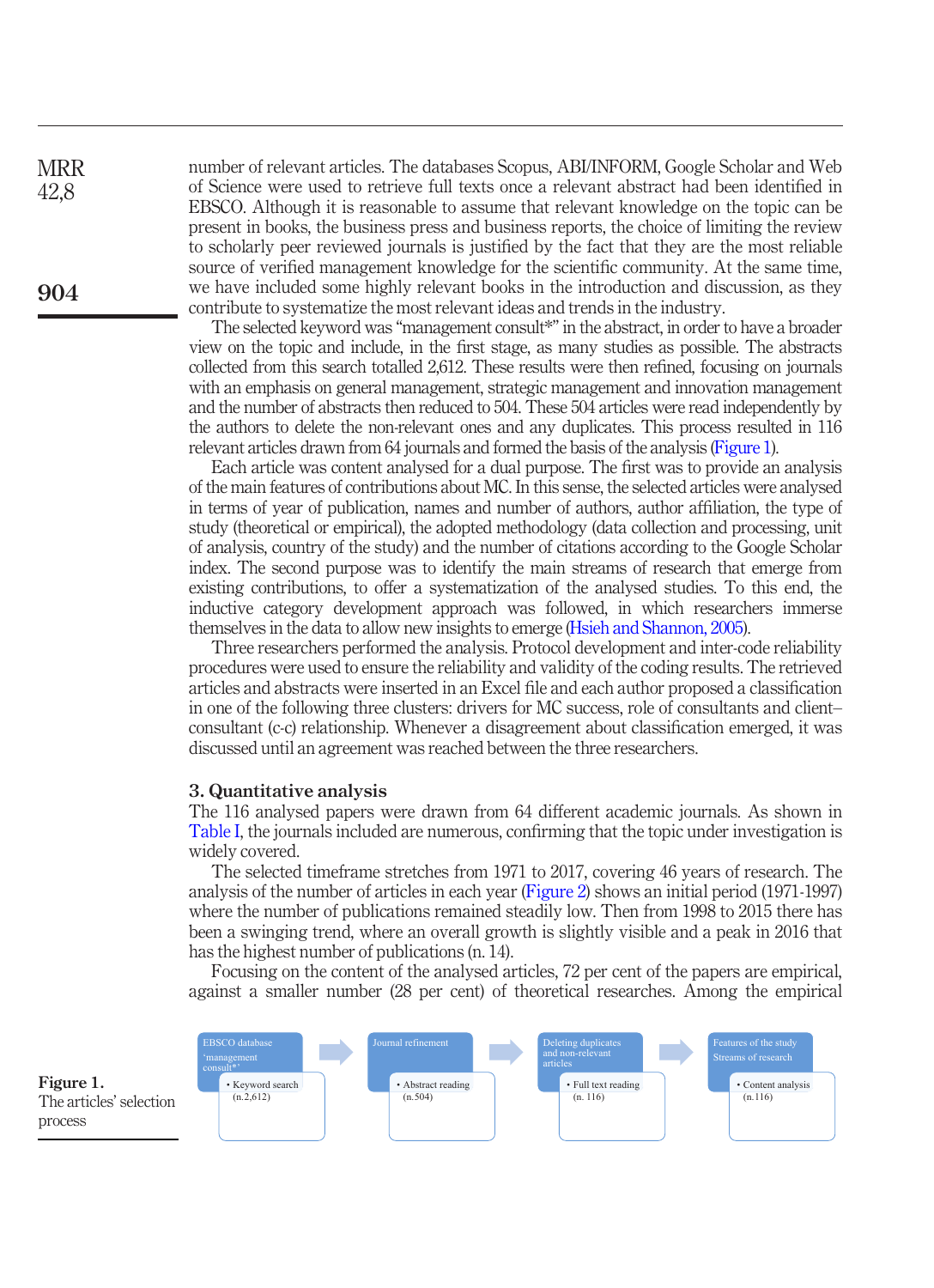| No. of articles     | Journal(s)                                                                                                                                                          | Management<br>consulting                   |
|---------------------|---------------------------------------------------------------------------------------------------------------------------------------------------------------------|--------------------------------------------|
| 9                   | Organization; Journal of Management Studies; Journal of Organizational Change                                                                                       |                                            |
|                     | Management                                                                                                                                                          |                                            |
| 6                   | International Studies of Management & Organization                                                                                                                  |                                            |
| 5                   | Human Relations; Management Decision; Service Industries Journal                                                                                                    |                                            |
| $\overline{4}$      | Scandinavian Journal of Management                                                                                                                                  |                                            |
| 3<br>$\overline{2}$ | Academy of Management Journal; Organization Studies                                                                                                                 | 905                                        |
|                     | Journal of Change Management; Journal of General Management; Journal of Management<br>Development; Journal of Management Inquiry; Management Learning; Schmalenbach |                                            |
|                     | Business Review; Strategic Management Journal; Research Policy                                                                                                      |                                            |
| $\mathbf{1}$        | Academy of Management Review; Academy of Strategic Management Journal; Asia Pacific                                                                                 |                                            |
|                     | Business Review; Asian Business & Management; British Journal of Management;                                                                                        |                                            |
|                     | Business Process Management Journal; Culture and Organization; Economic Processes                                                                                   |                                            |
|                     | Management: International Scientific E-Journal; Ekonomika; Ephemera; European                                                                                       |                                            |
|                     | Accounting Review; European Journal of Marketing; European Journal of Training and                                                                                  |                                            |
|                     | Development; European Management Review; Financial Accountability & Management;                                                                                     |                                            |
|                     | IIMB Management Review; Industrial Marketing Management; International Journal of                                                                                   |                                            |
|                     | Business & Information; International Journal of Construction Project Management;                                                                                   |                                            |
|                     | International Journal of Higher Education Policy & Management; International Journal of                                                                             |                                            |
|                     | Human Resource Management; Journal of Operations & Production Management;<br>International Journal of Project Management; International Journal of Public Sector    |                                            |
|                     | Management; International Small Business Journal; International Studies of                                                                                          |                                            |
|                     | Management & Organization; Journal of American Academy of Business; Journal of                                                                                      |                                            |
|                     | Communication Management; Journal of Contemporary Management Research; Journal of                                                                                   |                                            |
|                     | European Industrial Training; Journal of International Management; Journal of                                                                                       |                                            |
|                     | Marketing Management; Journal of Organizational Behavior; Journal of Technology                                                                                     |                                            |
|                     | Management & Innovation; Long Range Planning; Management Communication                                                                                              |                                            |
|                     | Quarterly; Management Research Review; Measuring Business Excellence; Public                                                                                        | Table L                                    |
|                     | Personnel Management; South Asian Journal of Management; Strategic Change; The<br><b>Journal of Developing Areas</b>                                                | List of journals and<br>number of articles |

<span id="page-3-1"></span><span id="page-3-0"></span>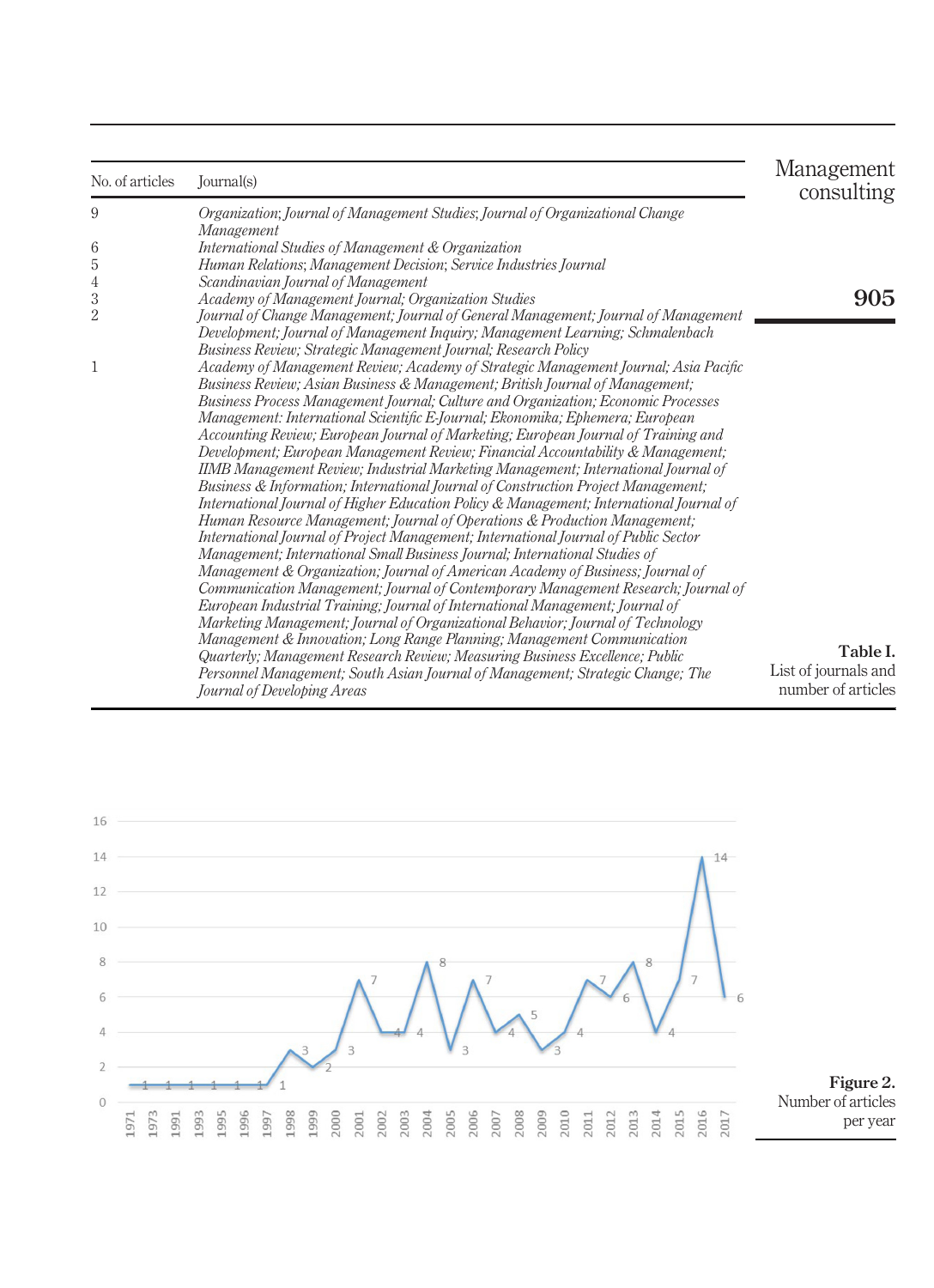articles, qualitative methods are the preferred option; for example, 38 per cent use interviews and 24 per cent are fully developed case study analyses.

Quantitative methods form a minor part (10 per cent of surveys, 9 per cent of regression analysis, 6 per cent of structural equation models). Other methods include desk research, participant observation, website analysis and mixed methods ([Figure 3\)](#page-4-0).

A deeper analysis of the empirical papers aimed at identifying the object of the researches in terms of unit of analysis, MC industry and country. As for the former, in most of the cases (67 per cent) consultants (both firms and individuals) make up the unit of analysis. 17 per cent of the researches are focused on the other side of the coin, i.e. analysing clients (both firms and managers) that turn or have turned to MCFs. Comparative studies are also present (10 per cent) where both consultants and clients have been adopted as the unit of the analysis. In total, 6 per cent of the articles analyse the overall consulting project [\(Figure 4](#page-4-1)).

In those articles where the focus was on consultants, consulting companies and consulting projects, a further investigation has been made concerning the MC industry. What emerged is that most of the articles present analyses that include more than one industry or where the industry is not specified (globally 77.2 per cent). As for the remaining part, the sample is almost equally divided with no particularly prevailing options, except for IT strategy (17 per cent) and innovation management (11 per cent).

A final observation concerns the country where the analyses have been performed [\(Figure 5\)](#page-5-0). In this sense the set is quite varied, with the UK dominating the scene (20 per cent), followed by Australia (11 per cent), Sweden (8 per cent), USA (6 per cent) and The Netherlands (5 per cent).

<span id="page-4-1"></span><span id="page-4-0"></span>

# 906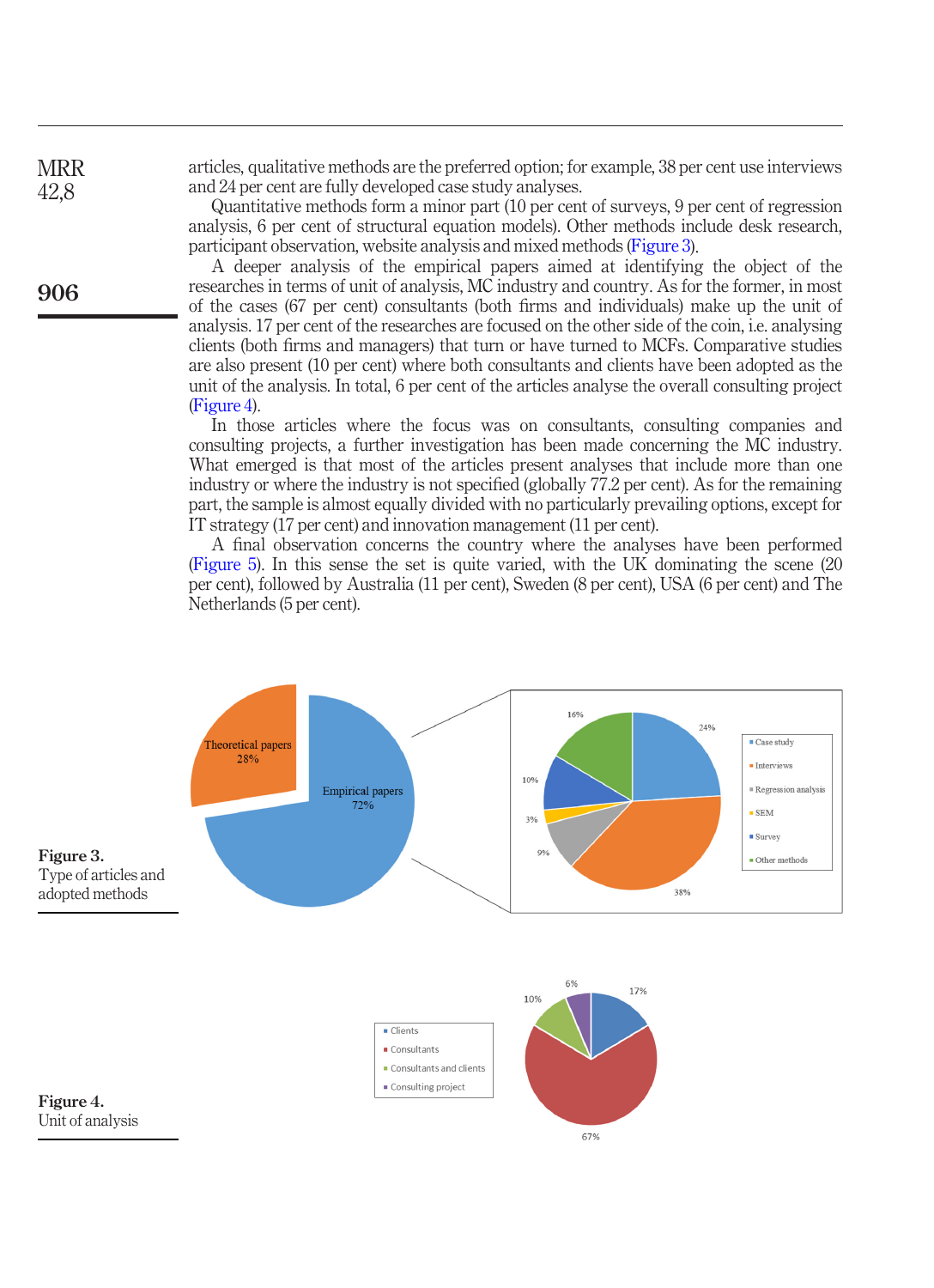<span id="page-5-0"></span>

The analysis developed also considered the number of citations as counted by Google Scholar<sup>[[1](#page-16-0)]</sup>. The article that has been cited the most is *Management Fashion* (3,190 citations), authored by Eric Abrahamson (Columbia University) and published in 1996 in the *Academy* of Management Review. The author deals with the topic of management fashion, encouraging business school scholars to enter into the process and become active drivers of it, instead of passive observers. The second most cited article is from Martine Haas (Cornell University) and Morten Hansen (INSEAD), titled When using knowledge can hurt performance: The value of organizational capabilities in a management consulting company (533 citations). This paper was published in the Strategic Management Journal in 2005. The authors aim to prove that knowledge per se is not necessarily a key to the competitive performance of MC; rather the value depends on how consultants are able to use (or not use) this knowledge according to each specific situation.

[Table II](#page-6-0) provides a list of the five most cited articles. Along with the aforementioned are: Sturdy'[s \(1997\)](#page-22-1) analysis on how consultancy contributes to reassure clients; [Anand](#page-17-0) *et al.* [\(2007\)](#page-17-0) model to explain the development and setting of new practices in MC companies; and [Glückler and Armbrüster](#page-19-3)'s (2003) solutions to institutional and transactional uncertainty.

#### 4. Qualitative analysis

The relevant articles resulted in being clustered around the following three main areas [\(Figure 6\)](#page-6-1), as independently assessed by the authors:

- (1) The first cluster makes reference to the "drivers of MC success" and the actions to be taken by MCFs to improve their offer to clients; being a service industry, driven by talents and people, "human resource management" is a critical sub-section of this one.
- (2) The second major cluster of articles is related to clients' demands and how they perceive the 'role of MC' and their positioning.
- (3) The last cluster makes reference to the "client–consultant relationship" and the link between the previous two themes.

#### 4.1 Drivers of management consulting success

The first stream of research that emerges from the analysis includes contributions aimed at identifying those factors that can act as drivers for the success of MC processes. Articles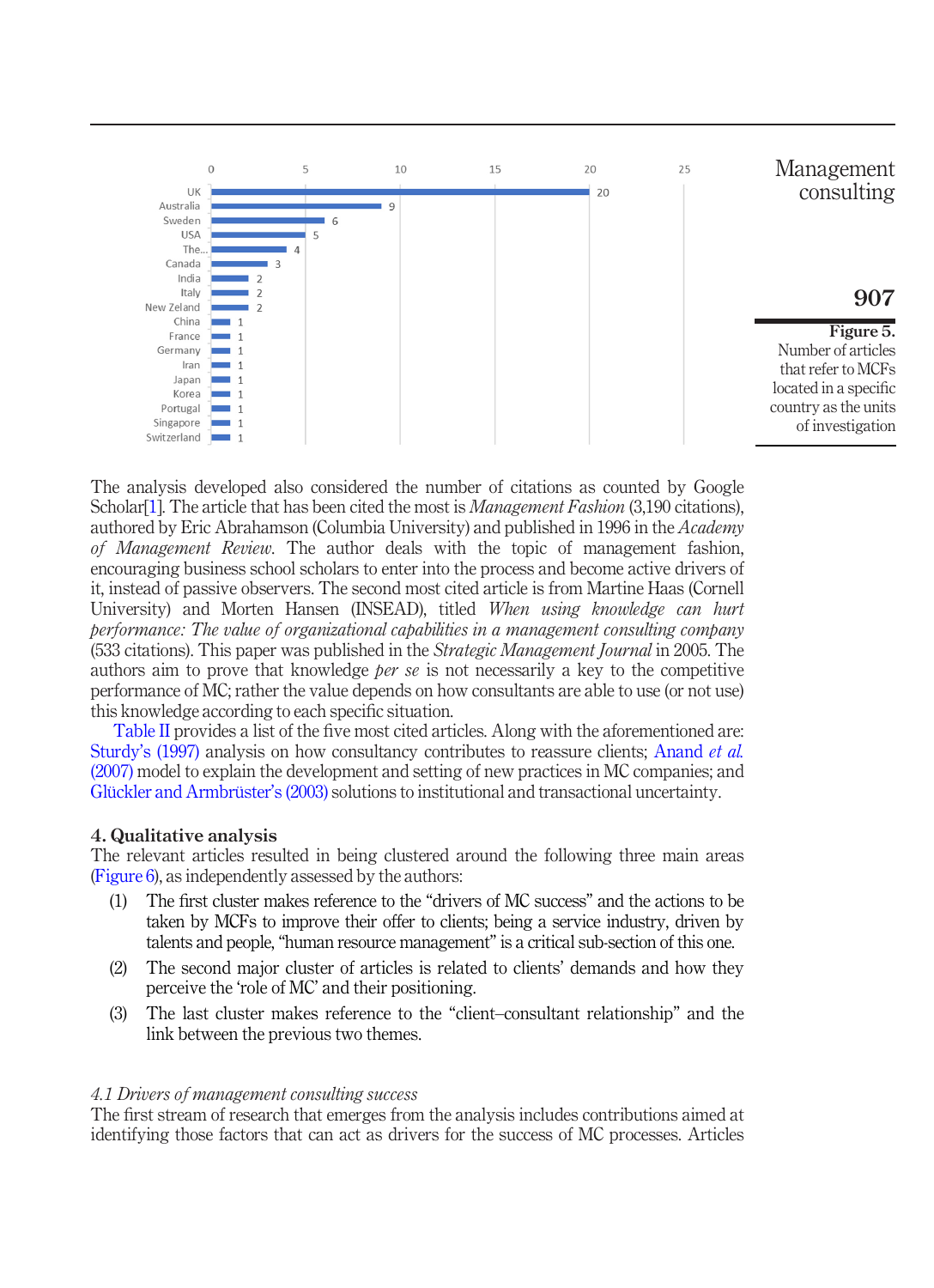| <b>MRR</b>                                  |                                                                                                                      |      |                                                                                                                                                               |                                                      |                 |
|---------------------------------------------|----------------------------------------------------------------------------------------------------------------------|------|---------------------------------------------------------------------------------------------------------------------------------------------------------------|------------------------------------------------------|-----------------|
| 42,8                                        | Author(s), <i>Affiliation</i>                                                                                        | Year | Title                                                                                                                                                         | Journal                                              | No. of citation |
|                                             | Abrahamson E.,<br>Columbia University                                                                                | 1996 | Management fashion                                                                                                                                            | Academy of<br>Management Review                      | 3,190           |
| 908                                         | Haas M., Cornell<br>University:<br>Hansen M., INSEAD                                                                 | 2005 | When using knowledge can<br>hurt performance: The value<br>of organizational capabilities<br>in a management consulting                                       | <i><u><b>Strategic</b></u></i><br>Management Journal | 533             |
|                                             | Sturdy A., Bath<br>University                                                                                        | 1997 | company<br>The consultancy $process -$<br>An insecure business                                                                                                | Journal of<br>Management Studies                     | 494             |
|                                             | Anand N., Imperial<br>College London;<br>Gardner H.K., London<br>Business School;<br>Morris T., Oxford<br>University | 2007 | Knowledge-based innovation: <i>Academy of</i><br>Emergence and embedding of <i>Management Journal</i><br>new practice areas in<br>management consulting firms |                                                      | 497             |
| Table 2.<br>The five most<br>cited articles | Glückler I., University of<br>Frankfurt:<br>Armbrüster T.,<br>University of Mannheim                                 | 2003 | Bridging uncertainty in<br>management consulting: The<br>mechanisms of trust and<br>networked reputation                                                      | <b>Organization Studies</b>                          | 480             |

<span id="page-6-1"></span><span id="page-6-0"></span>Figure 6. The main streams of literature



falling into this stream of research total 44 and, according to the focus of the contribution, they can be grouped into five sub-streams: general drivers (5 articles), skills of consultants (9 articles), human resource management (12 articles), innovation and knowledge management (11 articles) and perception of success (7 articles).

4.1.1 General drivers. In this sub-stream, authors focus their attention on the main elements that could ensure the success of the consulting process. What emerges is that the characteristic of the client organization, the competence of the consultant and the consultation mode can be considered as key variables of the consulting efficacy ([Jang and](#page-19-4) [Lee, 1998;](#page-19-4) [Chung](#page-18-2) et al., 2006). In particular, stressing the consultation mode, [Adesi](#page-17-1) et al. [\(2015\)](#page-17-1) pinpoint the importance of adopting the proper methodology.

From an international perspective, Clark *et al.* [\(2016\)](#page-18-3) consider the ways in which the most important competencies in MC are perceived in different countries, concluding that competencies priority should be better analysed on a country-by-country basis. [Niñerola](#page-21-0) et al. [\(2017\)](#page-21-0) deal with the decision on entry mode choice in China by Spanish MCFs, and it emerges that this depends on the firm's main specific advantage and the need to protect it.

4.1.2 Skills of consultants. The largest sub-stream is the one focused on analysing which skills consultants should have to ensure the success of the consulting process, based on the reciprocal influence between the consultation process and the role of consultants [\(Czander](#page-18-4) [and Eisold, 2003](#page-18-4)).

For example, consultants' education and experience [\(Richter and Schmidt, 2006\)](#page-22-2), their functions, skills and value ([Kumar and Simon, 2000\)](#page-20-2) are seen as having a strong impact on determining the goodness of the overall outcome, along with their ability to manipulate the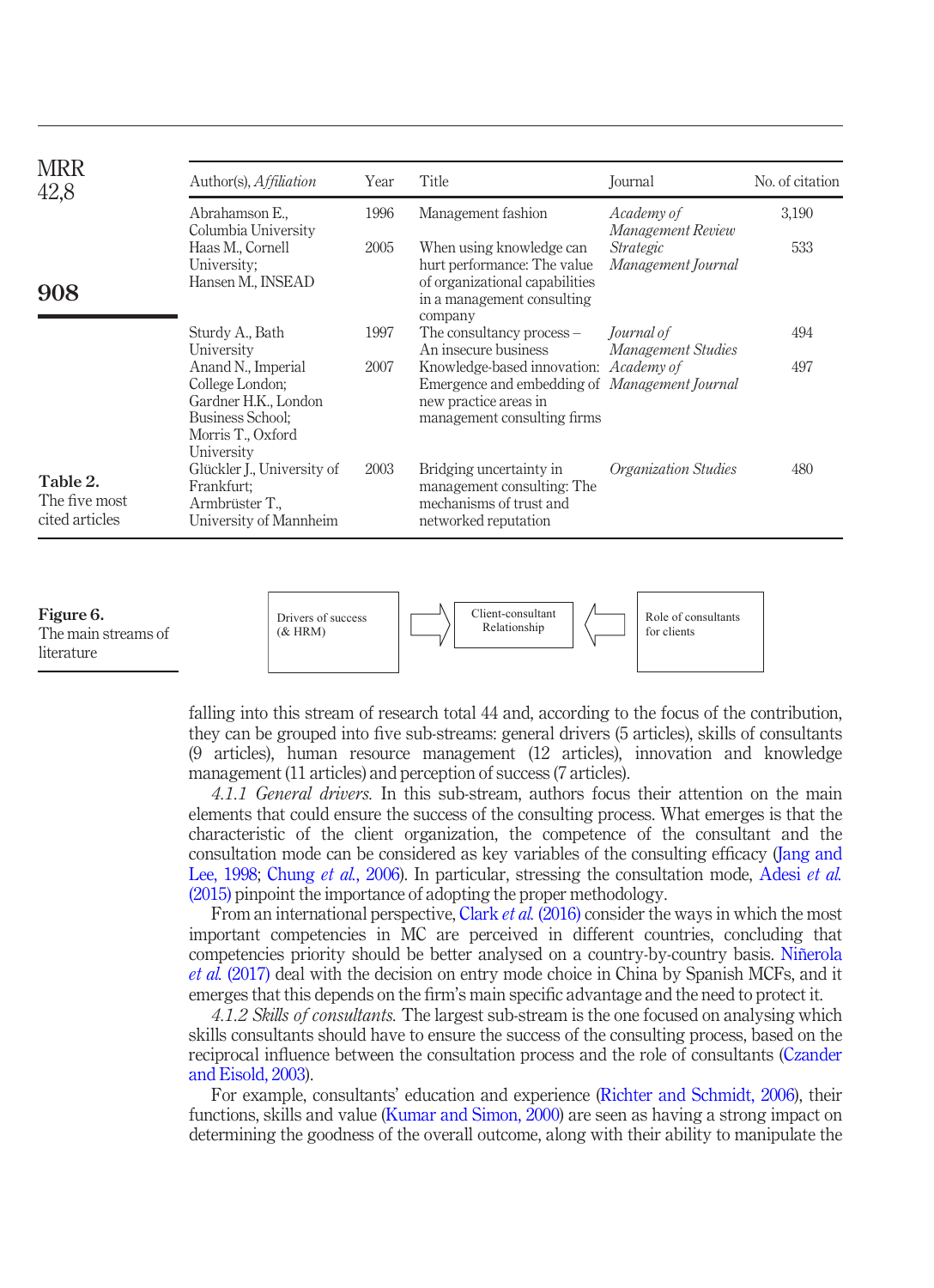institutional context in order to enhance their institutional capital ([Reihlen](#page-22-3) *et al.*, 2010). Consistently, the extent to which consultants are able to exploit their personal and professional network is also seen as critical ([Mors, 2010\)](#page-21-1), even more if this ability goes together with an international orientation and technology leveraging ([Deprey](#page-19-5) et al., 2012).

The discourse on consultants' skills goes back to the selection procedures for hiring consultants, which is seen as the first element in contributing to the consulting sector's success ([Armbrüster, 2004](#page-17-2)) and where it is essential to ensure the presence of suitable socioeconomic, educational and occupational backgrounds, as the key ingredients for a successful career in MC [\(Miner, 1971](#page-21-2)).

Consultants' skills are also analysed from an external point of view, focusing on clients' perception. What emerges is that consultants should be multi-skilled, technically competent and with excellent people skills ([Simon and Kumar, 2001\)](#page-22-4).

4.1.3 Human resource management. The consultant is perceived as a key success factor and therefore managing human resources is a key element to ensure the success of the overall consulting process. A widely addressed topic is that of the occupational identity of management consultants, where the main social roles ([Kitay and Wright, 2007\)](#page-20-3), the process of self-categorization [\(Mühlhaus and Bouwmeester, 2016\)](#page-21-3), and the level of anxiety associated with this status [\(Gill, 2015\)](#page-19-6) are explored. [Singh and Singh \(2016\)](#page-22-5) investigate the phenomenon of job crafting as it happens among consultants, identifying and classifying the techniques of this process and their driving factors.

Human resources management (HRM) is deeply analysed in MC within the small-firms setting [\(Ram, 1999,](#page-21-4) [2000](#page-21-5), [2001\)](#page-21-6) and referring to specific single-country [\(Van Nistelrooij](#page-23-0) et al., [2007\)](#page-23-0) and cross-countries contexts ([Meriläinen](#page-20-4) et al., 2004).

As for the atmosphere, [Costas \(2012\)](#page-18-5) provides interesting evidence that the culture of friendship, and informal, intimate, apparently egalitarian relations with employees, is a way to accentuate and extend normative control on employees. [Klarner](#page-20-5) *et al.* (2013) focus on team performance in management consultancy and show that its positive relationship with teams' competences is mediated by client communication and team adaptability.

Interestingly, [Miner \(1973\)](#page-21-7) provides comprehensive statistical evidence that no consistent pattern of superiority in management success emerges among management consultants, so there is no support for the view that consulting firms offer an especially good source of high-level managerial talent.

4.1.4 Innovation and knowledge management. The ways innovation and knowledge are managed also emerges as being a driver of MC success. Studies within this sub-area are highly focused on the development of models for an efficient knowledge system ([Werr and](#page-23-1) [Stjernberg, 2003;](#page-23-1) [Anand](#page-17-0) *et al.*, 2007). An empirical study of five global management consultancies, investigating how consultants choose between different knowledge-sharing systems, found that different criteria are adopted by the leadership of the MCF and the consultants, so that when considering knowledge management (KM) tools it was critical to take a multi-level approach [\(Powell and Ambrosini, 2017\)](#page-21-8). [Haas and Hansen \(2005\)](#page-19-7) added that competitive performance depends not only on how much MC companies know but also on how they use what they know.

As for specific types of knowledge related to MC, [Adams and Flynn \(2005\)](#page-17-3) propose the analysis of The Boston Club, describing the way it creates actionable knowledge – a type of knowledge that, as opposed to information, is useful in guiding concrete behaviour, and that in this case is aimed at advancing women inclusion on corporate boards. Focusing on the UK context, [Collins \(2016\)](#page-18-6) analyses the networked interactions and the role these have in the consultancy industry to solidify and transmit KM.

Management consulting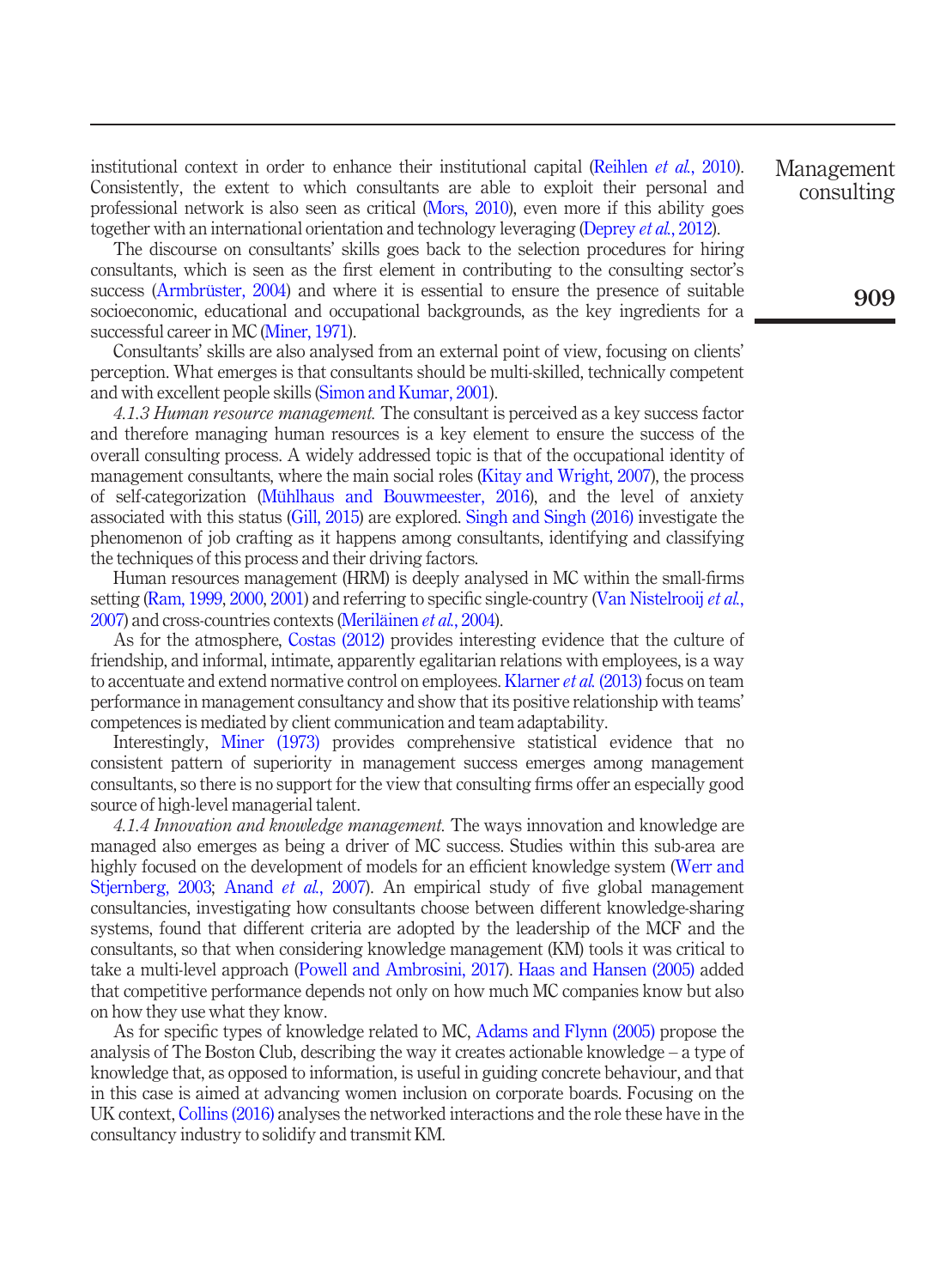**MRR** 42,8

910

Concerning innovation management as a driver for success, despite MC being proposed as the appropriate context in which to study the change and flexibility of contemporary management ([Kipping and Kirkpatrick, 2013;](#page-20-6) [Sturdy](#page-22-6) et al., 2016), it is also stressed that managing innovation does not necessarily have to mean to provide something really new, rather it is revealed that consulting-led management innovation is often highly standardized [\(Wright](#page-23-2) et al., 2012). [Cesário](#page-18-7) et al. (2015) present the analysis of Portuguese consultancy firms to identify the forms of innovation that these firms can introduce, and the main sources that drive innovation in consultancy. [Kalali and Heidari \(2016\)](#page-20-7) stress the importance of renewing operational consulting capabilities and report on the ability of MCFs to maintain their competitive advantage during a period of drastic environmental change in Iran.

4.1.5 Perception of success. A further sub-stream concerns the perception of success, mostly considering the consultants' perspective, as their satisfaction emerges as being among the main drivers of the overall consultancy process's success ([Rangan and Dhanapal,](#page-21-9) [2016](#page-21-9)). In the analysed contributions, several elements appear as being relevant in influencing consultants' perception of success: the intensity of collaboration, the expertise of the consultant ([Bronnenmayer](#page-18-8) *et al.*, 2016) and the involvement of clients in the decisionmaking processes ([Bennett and Smith, 2004](#page-17-4)). Some differences emerge, concerning the role of trust in c–c relationships, which in some cases do not appear as being relevant [\(Bronnenmayer](#page-18-8) et al., 2016), while according to [Bennett and Smith \(2004\)](#page-17-4) trust can be strategically supported with close contract control over consultants' costs and outputs.

The perception of satisfaction is also analysed by taking the view of the clients. [Haverila](#page-19-8) et al. [\(2011\)](#page-19-8) underline that consultant characteristics, customer focus, value and enterprise considerations are the broad themes driving client satisfaction. An empirical investigation into a global leading MCF reveals significant differences in perceptions of reputation between and within stakeholder groups, with perceptions changing across dimensions and geographies: clients, external stakeholders, employees and alumni have diversified perceptions of corporate identity and a strategy should be implemented to align those different perceptions ([Harvey](#page-19-9) *et al.*, 2017).

Some authors define the challenges that could prevent consultants from performing in a successful way. [Srinivasan](#page-22-7)'s (2014) work does it in a general way, providing an attempt to draft the boundaries of the industry and the main challenges faced. [Massey \(2003\)](#page-20-8) finds a risky disconnection from the theory that is devalued against the practice, from which, in consultants' view, frameworks, models and guidelines for the action can be derived. The search for an underpinning theoretical approach to a consulting project is here proposed as a critical factor that could ensure its overall success.

#### 4.2 Role of management consulting firms

We have identified 48 articles whose different topics can be traced back to the "role" that management consultants play for clients. A previous review on the role of management consultants identifies four typologies: information sources, standard setters, knowledge brokers, and knowledge integrators ([Canato and Giangreco, 2011](#page-18-9)). This classification helps to clarify in detail the role of consultants in providing information and knowledge that is propaedeutic to change but overlooks other roles of consultancy that are widely debated in the literature, such as management fad-setters and uncertainty agents. Therefore, we propose a classification that incorporates those previous typologies by [Canato and](#page-18-9) [Giangreco \(2011\)](#page-18-9) under a more comprehensive "change agent" label and introduce two additional roles related to management fashions and uncertainty management.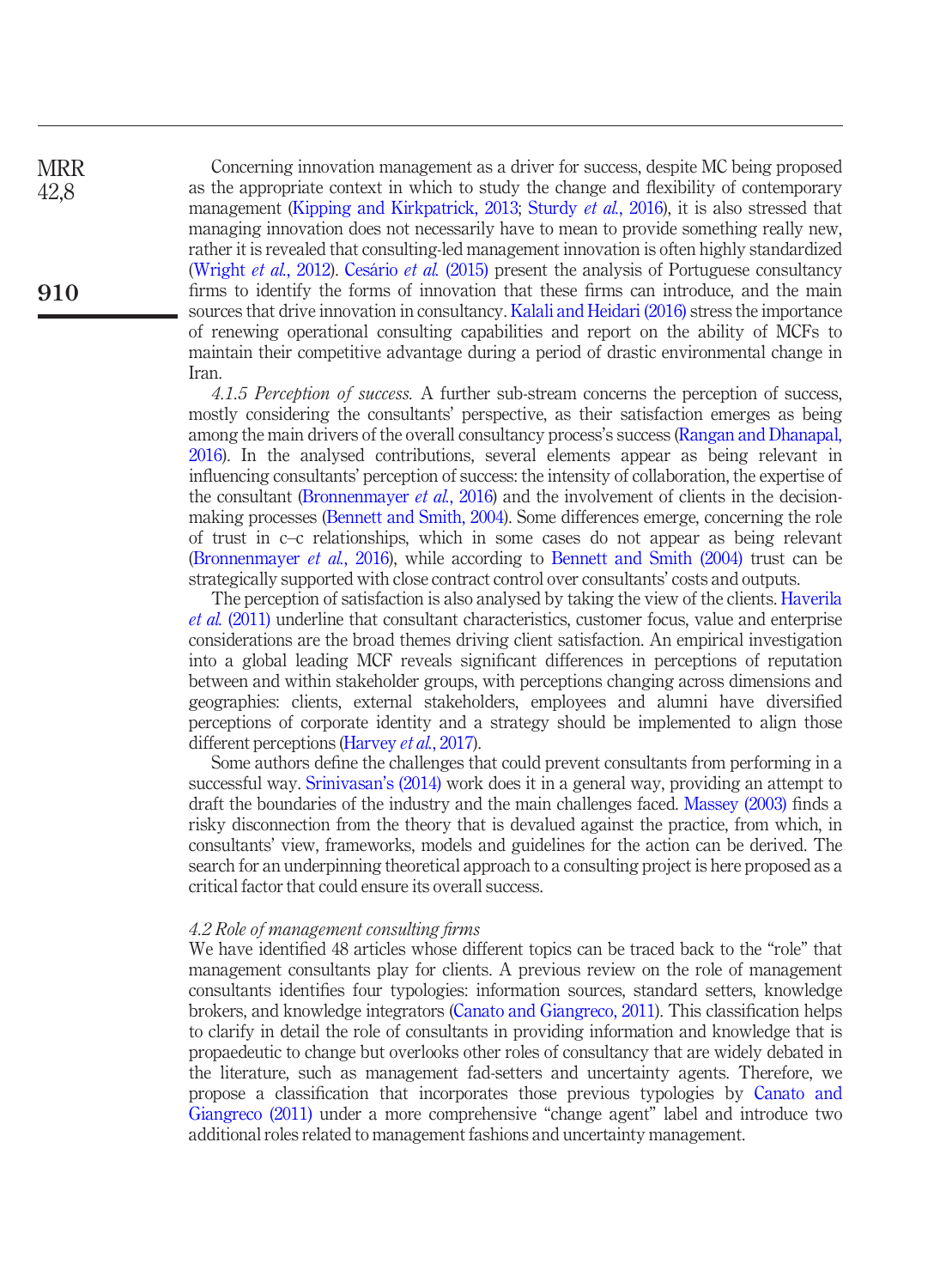Therefore, in addition to the general review provided by [Canato and Giangreco \(2011\)](#page-18-9), it is possible to identify three main streams of literature: Management

- (1) MCFs as change agents (29 articles).
- (2) MCFs as uncertainty agents (7 articles).
- (3) MCFs as fashion setters (12 articles).

These three sub areas also represent the three main roles of consultants for clients and three different impact levels on the organization. The first area epitomizes the virtuous role of consultants producing real change into the client organization; the second area epitomizes a psychological effect, where the impact on the organization is induced through uncertainty management; the third area, on management fads, includes the most critical literature about the role of consultants and their effectiveness for clients.

4.2.1 Management consulting firms as change agents. This stream of literature dates back to [Ginsberg and Abrahamson \(1991\),](#page-19-10) who stress the role of consultants as external agents, useful in shaping new managerial perspectives and enabling change.

This role has been investigated in the public sector ([Lapsley and Old](#page-20-9)field, 2001; [Lapsley](#page-20-10) et al.[, 2013](#page-20-10); [Radnor and O'Mahoney, 2013](#page-21-10); [Kuna, 2017](#page-20-11)), in higher education institutions [\(McClure, 2017](#page-20-12)), in small and locally based Italian MCFs ([Crucini and Kipping, 2001\)](#page-18-10), in emerging markets (Back et al.[, 2014\)](#page-17-5), in specific country settings (Chen et al.[, 2011](#page-18-11); [Nagayoshi](#page-21-11) et al., 2015; [Mihailovi](#page-21-12)ć et al., 2016), in organizational design ([Visscher and](#page-23-3) [Visscher-Voerman, 2010\)](#page-23-3), in organizational identity ([Alvesson and Empson, 2008](#page-17-6)), in fostering corporate social responsibility ([Brès and Gond, 2014](#page-18-12)), in providing strategic consultancy [\(Klenin, 2016](#page-20-13)), with reference to communication consultants ([von Platen, 2015\)](#page-23-4) and external providers of 'commercial' services ([Furusten, 2013\)](#page-19-11).

According to this stream of literature, the symbolic function of consultants, far from being detrimental to organizations, can be beneficial and enforce organizational change [\(Pellegrin-Boucher, 2006\)](#page-21-13). [Whittle \(2006\)](#page-23-5) reflects on what even paradoxical accounts of research findings on MC achieve in the context of organizational change.

A sub-stream of literature focuses on knowledge and KM as a way to introduce change by MCFs. It investigates the intermediary role of consultants for the transfer of "sectoral knowledge" [\(Fincham](#page-19-12) et al., 2008; [Richter and Niewiem, 2009](#page-22-8)), the potential of ex-consultants in fostering management knowledge and organizational change [\(Sturdy](#page-22-9) [and Wright, 2008](#page-22-9)), the diffusion of management ideas inside a leading MC firm (O'[Mahoney](#page-21-14) [and Sturdy, 2016\)](#page-21-14), the mediating role of consultants in developing IT innovation (Bloomfi[eld and Danieli, 1995](#page-17-7)), dynamics of boundaries and actors in regard to knowledge flow – insider/outsider in respect to *what, whom* and *when* ([Sturdy](#page-22-10) *et al.*, 2009) and the difference between consultants and experts in producing knowledge in their firms and those of clients ([Creplet](#page-18-13) *et al.*, 2001).

[Armbrüster and Glückler \(2007\)](#page-17-8) criticize the essay by [Sorge and van Witteloostuijn](#page-22-11) [\(2004\)](#page-22-11) that defines consultancy as a fad, as the need for change would be substantially a myth, and consultants are opportunists deriving results from information asymmetry. Answering this essay, the authors support the thesis that the demand for consultancy is genuine. They present data on economic change stressing its importance for companies and focus their attention on the tools that clients have to assess the efficiency of consultants' work and to discourage any form of opportunism.

[Bergh and Gibbons \(2011\)](#page-17-9) carried out an event study analysis to gather evidence of stock market reactions to the public announcements of companies hiring management consultants. What they found is that this reaction is on average positive and significant, and 911

consulting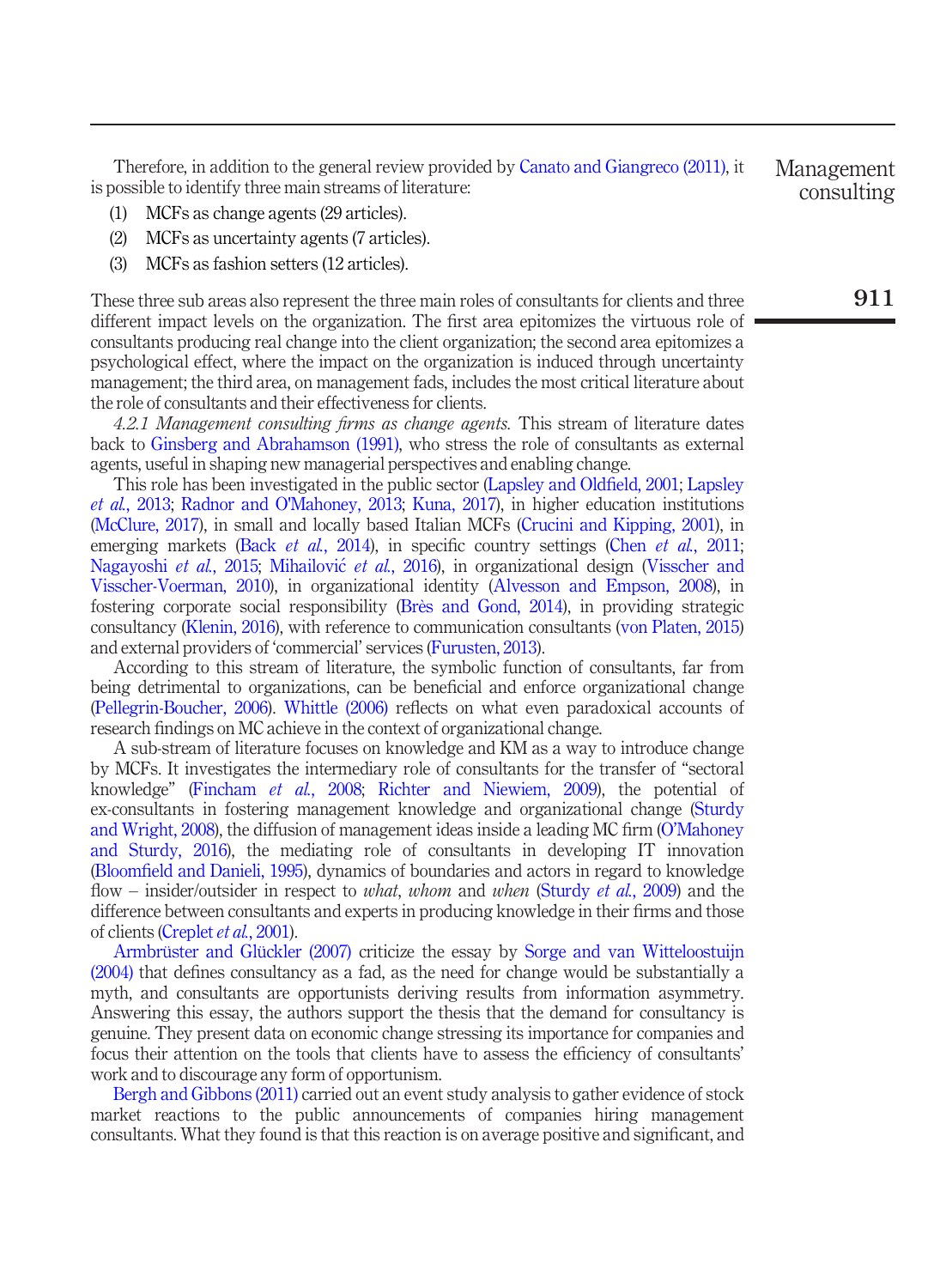is highest for those companies that have a high level of profitability. In addition, the brand name of the consulting firm does not have any effect on the stock market reaction. Therefore, there is empirical support for the claim that the management consultancy has a positive impact on profitability.

We conclude that the role of MCFs as effective change agents in both private and public organizations is well grounded in the literature and there can be few doubts about their decisive role in fostering change in organizations. What is under investigated and offers future research paths is the specificity of that in client SMEs and in national contexts with a low tradition of MC.

4.2.2 Management consulting firms as uncertainty agents. [Furusten \(2009\)](#page-19-13) suggests that contrary to the assumed role of "agents of change" so frequently mentioned in the literature, consultants are actually "agents of stability" and "standardizers" who help clients to reduce the uncertainty experienced. That function, while not a driver of disruptive change, has a value in itself and cannot be called a "placebo-effect", although [Sturdy \(1997\)](#page-22-1) suggests that the reassuring sense of control over organization and identity that MCFs provide reinforces a sense of "insecurities". There are also further empirical indications that the actual use of consultants creates additional uncertainties for the client [\(Pemer and Werr, 2013](#page-21-15)).

Therefore, there are few doubts that MCFs also play the role of uncertainty reducing agents and this stream of literature suggests that uncertainty has a key role in determining how consultants shape their own organizations [\(Sturdy](#page-22-12) et al., 2013), in their self and external recognition as professionals ([Maestripieri, 2016\)](#page-20-14), in transactions with clients and in professional standards ([Glückler and Armbrüster, 2003](#page-19-3)).

It has been argued convincingly that management consultants can both reduce and increase uncertainty both of which can have positive or negative consequences for their clients; they should be judged on their help in organizing clients' firms and their ability to assess uncertainty, not to remove uncertainty [\(Czarniawska, 2013](#page-18-14)).

This stream of literature is mostly focused on western private organizations and little is known about the role of the uncertainty agent for public organizations and SMEs, and in emerging markets.

4.2.3 Management consulting firms as fashion-setters. This stream of literature highlights the unavoidable perception of MCFs as for-profit salespersons of managerial ideas, who tend to empathize their novelty through jargon, rhetoric, storytelling and elitism, and operate as management fashion setters ([Abrahamson, 1996](#page-17-10)). However, it also emphasizes their fundamental role as mediators between management thinkers and firms [\(Scarbrough, 2002](#page-22-13)). This literature covers the nature of management fads [\(Gill and Whittle,](#page-19-14) [1992](#page-19-14); [Sorge and van Witteloostuijn, 2004](#page-22-11)), the implementation in some specific national or organizational contexts [\(Benders](#page-17-11) et al., 1998; [Wright and Seung-Ho, 2006;](#page-23-6) [Whittle, 2008\)](#page-23-7), the technics of rhetoric [\(Berglund and Werr, 2000](#page-17-12)), the relationships with academia [\(Nicolai and](#page-21-16) [Röbken, 2005\)](#page-21-16), the links with print media [\(Spell, 2001\)](#page-22-14) and the mechanism of spreading [\(Williams, 2004\)](#page-23-8).

The widely used concept is the "rhetoric", defined as the pool of linguistic tools and communication strategies employed by MCFs to convince fashion followers that a management technique is both rational and at the forefront of management advancement, and they do so "by exploiting sociopsychological vulnerabilities", such as the fear of lagging behind or appearing retrogressive [\(Abrahamson, 1996](#page-17-10)).

Nonetheless, we agree with [Sturdy \(2011\)](#page-22-15) that MC is still confused with management ideas in general, and there is a need for a research agenda based on distinction and clarification in the context of moving boundaries between "management" and "consulting".

912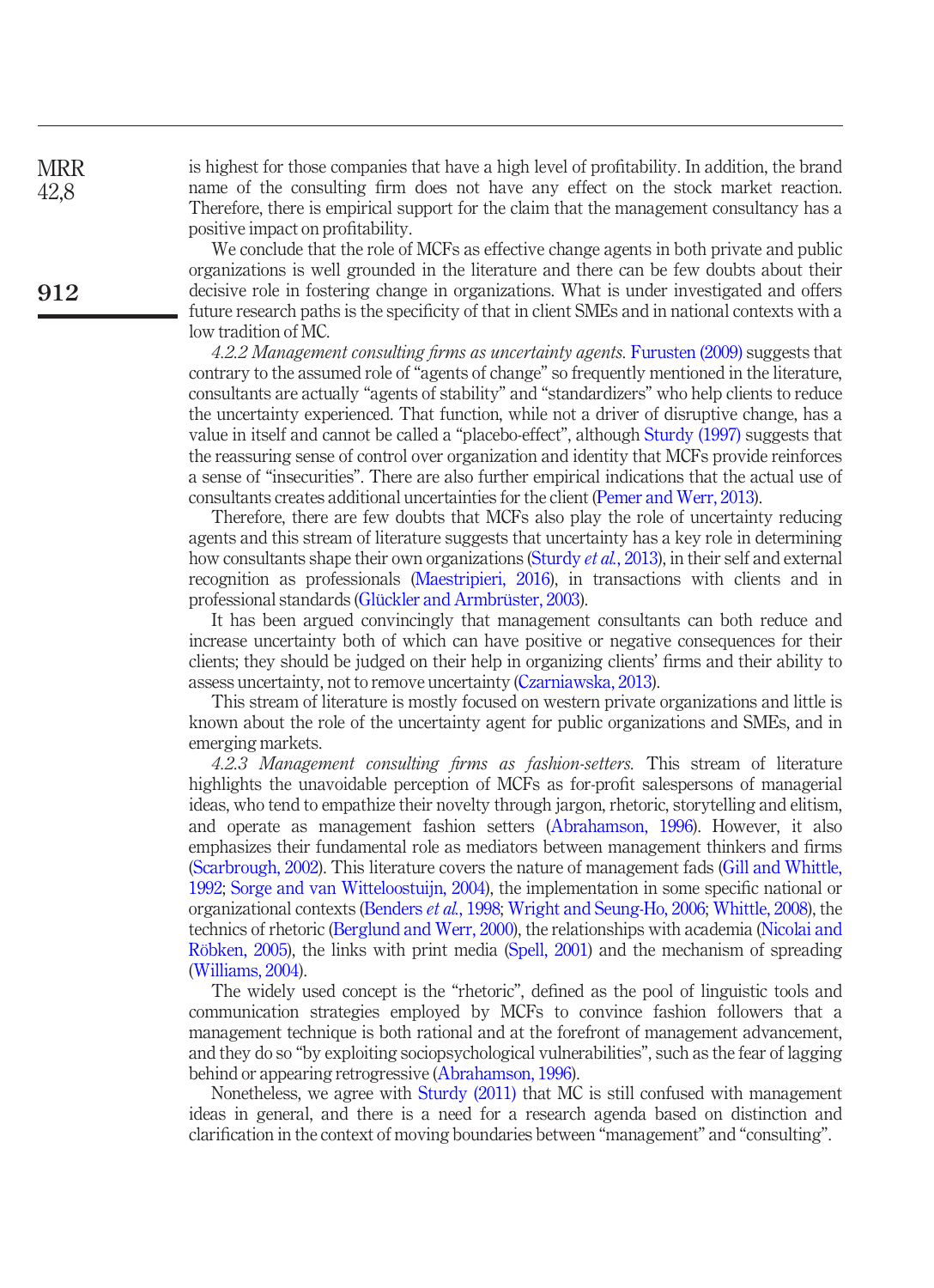The relationship between academic management research and management consultancy is a connected area that is scarcely investigated and where academia does not have the lead in the generation of ideas as it has in other scientific fields. This is so evident that [Abrahamson \(1996\)](#page-17-10) suggests academia should take the lead in shaping management fashion and practice, not just studying it, and the presence of rhetorical elements of management consultancy have been reported in the academic literature [\(Nicolai and](#page-21-16) [Röbken, 2005\)](#page-21-16), highlighting that a "market test" to legitimize management concepts is actually at work in academic research. This means that management concepts and theories that have been adopted by numerous, prestigious and successful companies gain legitimacy in academic research despite any consideration regarding their internal theoretical coherence and novelty. This is also reported as "better mousetrap theory", and it can be a scientifically dangerous approach in a context driven by casual ambiguity and recurrent fads.

As the literature is mainly focused on English speaking countries, there is also much to be learned about the role of MCFs in emerging markets and unexplored national contexts that are not part of the so-called Anglo-Saxon world.

#### 4.3 Client–consultant relationship

We have identified 24 articles whose different topics can be traced back to the "relationship" between the consultant and its client(s). Such a relationship is very relevant and complex, given that most consulting activities are long-term, project-based and imply strong c–c interactions ([Karantinou and Hogg, 2001\)](#page-20-15).

This area deals with quite diversified issues and approaches, ranging from buyer– supplier relationships, formal vs informal relationships, trust building, management of perceptions, role of symbols, metaphors and rhetoric, agency theory, boundary dynamics and mental models. All these contributions have been classified into three main – often intertwined – areas of research that are focused respectively on:

- the characteristics of the c-c relationship (14 articles);
- the outcomes of the c-c relationship (4 articles); and
- the management of the c-c relationship (6 articles).

4.3.1 The characteristics of the c-c relationship. The contributions dealing with the characteristics of the c–c relationship can be mapped with respect to their view on the role of MC, ranging between the two extremes of a functional view and a critical view, where the former sees the consultant as a "provider of a knowledge-based service at the client's request" and the latter as a "manipulator of symbols in order to create impressions of value" [\(Werr and Styhre, 2002](#page-23-9): p. 46).

On the functional view side, [Kakabadse](#page-19-15) *et al.*  $(2006, p. 416)$  present a positive picture where "business consultants appear very humble in their approach to their relationship with clients, and believe that moving clients forward is their ultimate goal". [Bäcklund and Werr](#page-17-13) [\(2008\)](#page-17-13) investigate the reassuring discourse of presentations to client-managers in the websites of four MCFs, identifying two different discursive practices: a normalizing practice aimed at convincing that consulting is a natural aspect of management (Accenture, KPMG), and a rationalizing practice aimed at explaining the actual advantages of consulting services (BCG, McKinsey and Co). [Belkhodja](#page-17-14) et al. (2012) identify in trust, active communication, and shared feedback, the key characteristics of a successful c-c relationship. Even with this functional and positive view of MC, there is no unique approach, as highlighted by Management consulting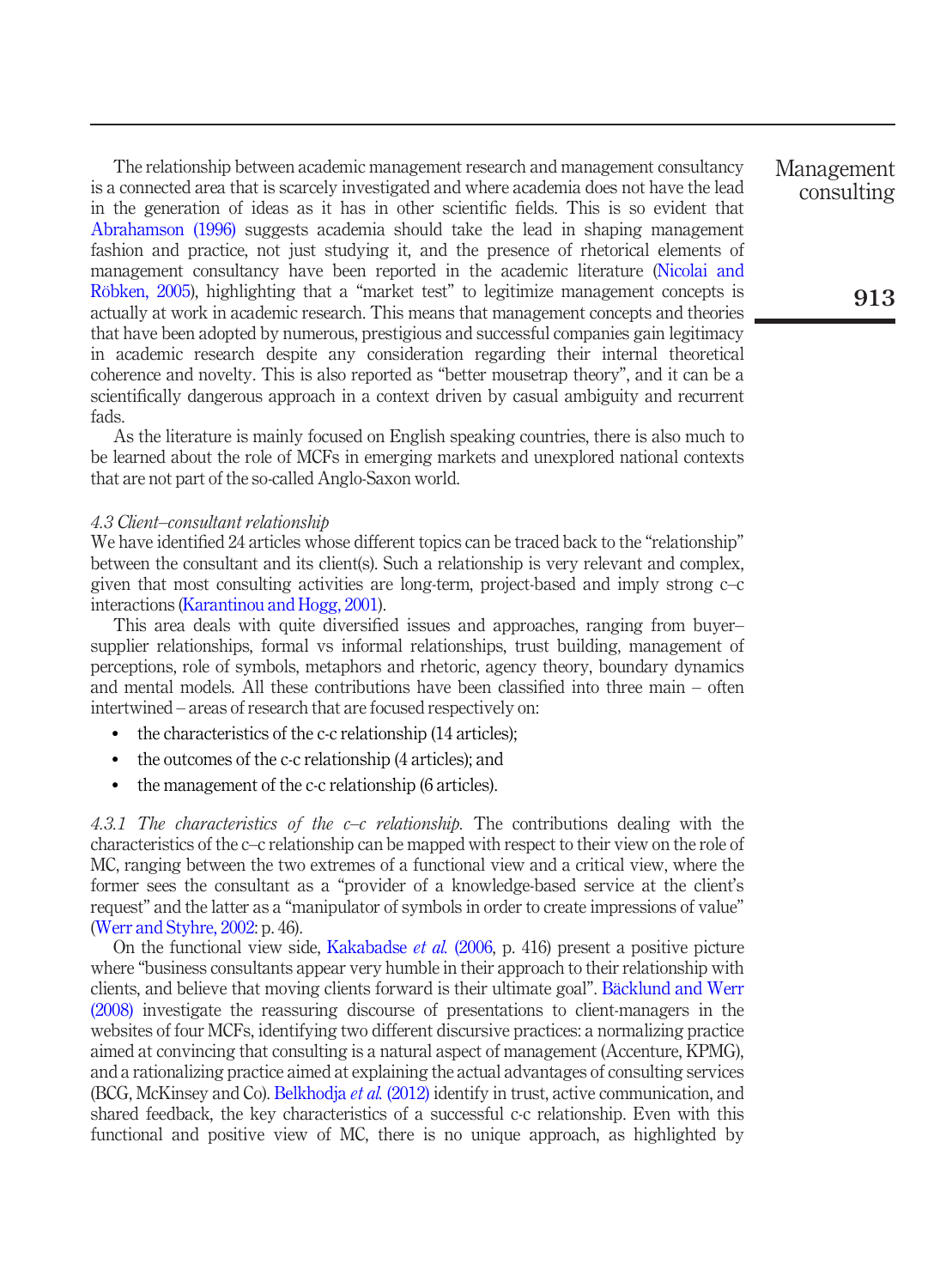[Chelliah](#page-18-15) et al. (2014) who analyse how consulting firms express their identity to the endusers and identify three types of identity: the thinker, the confidant(e) and the researcher.

On the critical view side, [Clark and Salaman \(1998\)](#page-18-16) analyse consulting as the art of "impression management", focusing on the manipulation of client perceptions of the service delivered and on "systems of persuasion", based on status symbols, language, style, behaviour, assertiveness, curriculum, jargon, impressive statistical computation, credibility of analysis and dress. Similarly [Johansson \(2004\)](#page-19-16) conceptualizes MC through a theatre metaphor and social interaction based on story-telling, and suggests that it is much more suited to interpret managerial work than any engineering metaphor based on planning, implementation and evaluation. [Fincham \(2002\)](#page-19-17) applies agency theory to the c-c relationship and describes the management consultant as an "agent's agent"; MC is a "relational work" dealing with the typical agency problem of uncertainty and its central aspects of power tactics and knowledge transfer. [Lalonde and Gilbert \(2016\)](#page-20-16) investigate the rhetoric of cooperation in management consultancy and the way it is expressed and built throughout the process. Their findings show that consultants develop a dramaturgical awareness of their professional identity that involves both strategy and reflexivity in their relationships with clients.

Several papers highlight an intermediate position between these two extremes. Trust can be considered as the key pillar of such an intermediate position. [Nikolova](#page-21-17) et al. (2015) analyse the challenges of developing trusting relationships within the highly ambiguous and complex context of management consultancy, where the actors engaged in the production and consumption of the service are strongly interdependent. Their analysis suggests that three social practices are indeed involved in c-c trust generation: signalling ability and integrity, demonstrating benevolence and establishing an emotional connection. More generally, this intermediate position deals with the consultant's capability of providing positive contributions in spite of the difficulties related to effectively communicating and interacting with the clients. [Fincham \(1999\)](#page-19-18) combines the "strategic perspective" – where the client is unable to judge the quality of the service and the consultant leverages on persuasion – with the "structural perspective" – where consultants are involved in and subject to clients' political processes – highlighting interdependency in the c-c relationships. [Sturdy and Wright \(2011\)](#page-22-16) investigate the role of "active clients" of MCFs and focus on their crucial role for an effective flow of knowledge across organizational boundaries. [Mohe and Seidl \(2011\)](#page-21-18) theorize the c-c relationship, interpreting clients and consultants as two autopoietic communication systems that operate according to different logics and are structurally coupled through a third "contact system", and highlighting that, while due to the different logics of these systems transfer of meaning is not possible, consulting firms can cause perturbations in a client's communication processes and positively induce the client's system to create its own meaning. [Retna \(2016\)](#page-22-17) analyses the ways management consultants perceive their attempts to change clients' mental models. The findings of this qualitative analysis show that it happens in two ways: building a strong c–c relationship and making use of management concepts (also academic). Several challenges are also identified in this process: previous managerial knowledge of the clients (be it high or low), the trouble of establishing a trusting relationship, the limited perception that clients have about the amount of work consultants actually carry out. [Bourgoin and](#page-18-17) [Muniesa \(2016\)](#page-18-17) carry out a very focused analysis on the communication that is taking place in a c–c relationship by looking at the process of developing effective and robust slides. They investigate the PowerPoint presentations' production process, as developed by management consultants, highlighting three traits that are adopted to assess the semiotic solidity of the slides: layout, accuracy, and impact.

914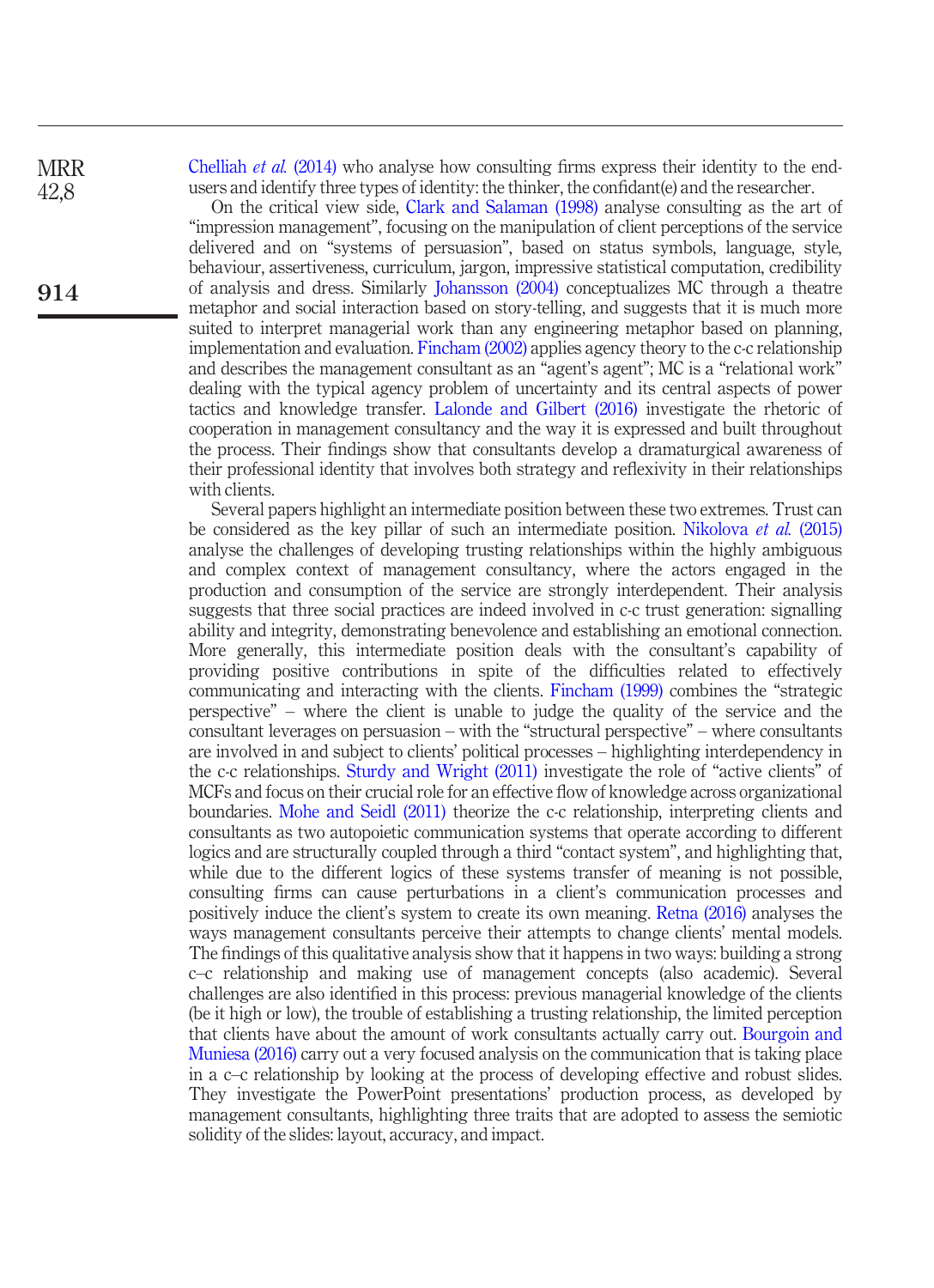4.3.2 The outcomes of the c–c relationship. The outcomes of the c–c relationship are not often analysed [\(Wright and Kitay, 2002](#page-23-10)) and in most cases such outcomes appear strongly influenced by the functional vs the critical view of MC. [Appelbaum \(2004\)](#page-17-15) provides empirical evidence that the client-consulting relationship has an important impact on project outcome, supporting both the anecdotal and theoretical models and emphasizing the positive impact of consultancy. In contrast [Wright and Kitay \(2002\),](#page-23-10) based on interviews with consultants and their clients, investigate the ways they evaluate the outcome of consulting projects. The analysis of their perceptions shows how both consultants and clients rely on the subjective assessment of both the consulting impact and impression management. Similarly, [Deakins and Dillon \(2006\),](#page-19-19) while investigating management consultant performance in local governments, reveal that individual authorities are experiencing significant gaps between their expectations and what is being delivered, due to a lack of rigour within contracts. Following an intermediate approach, [Chelliah \(2010\)](#page-18-18) reviews academic and practitioner literature with reference to the factors that affect consulting outcomes for both clients and consultants, highlighting the relevance of both the formal contract and the psychological contract.

4.3.3 The management of the  $c-c$  relationship. The management of the  $c-c$  relationship is radically different, whether the consultant is an outsider interacting based on power and control or an insider working as a partner [\(Werr and Styhre, 2002](#page-23-9); [Kitay and Wright, 2004\)](#page-20-17). [Kitay and Wright \(2004\)](#page-20-17) focus on boundary dynamics in c-c relationships and reveal a huge diversity of roles that consultants play, which revolve around the extent to which the consultant is clearly external to the client organization, with the transaction based primarily on market principles (an outsider role), or has developed a range of social ties with the client, such that the boundary between the client and consulting organization is, to some extent, blurred (an insider role). Similarly [Werr and Styhre \(2002,](#page-23-9) p. 61) investigate the network organization practices based on partnerships, 'wherein the use of consultants may be an integral and productive part of everyday managerial life', as opposed to bureaucratic practices, wherein the purchasing of MC is a formalized buyer-supplier relationship and the relationship is managed based on distance and client control. [Taminiau](#page-22-18) *et al.* (2012) look at formal vs. informal relationships and explore whether and how far the informal client relationships developed by management consultants vary across countries, and demonstrate that national culture matters in three different national settings: France (elite model), Germany (effective model) and Britain (highly responsive model). Other papers focus on specific issues involved in the management of c–c relationships: [Karantinou and](#page-20-15) [Hogg \(2001\)](#page-20-15) explore the mechanisms and policies adopted by consultants including account management; [Connell and Zalan \(2012\)](#page-18-19) analyse the contingency schemes, such as the socalled 'success fees', highlighting how they may result in a decrease of revenues and a degradation of client relationships; [Lonsdale](#page-20-18) *et al.* (2017) investigate the purchase process of MC services and conclude that the increased procurement professional involvement is introducing transparency and a cost-focused approach that are changing the traditional c–c relationships, with enhanced value from a money perspective.

#### 5. Discussion and conclusion

The three streams of research on MC that emerge in this article – drivers of success, role of consultants and c–c relationships – have in common a divide between two opposite views of MC: a functionalist versus a critical view [\(Armbrüster, 2006\)](#page-17-16). As two sides of the same coin, the divide characterizes the industry  $-$  a bright side of consulting as an industry characterized by innovation and high-value services, and a dark side of consulting as an industry characterized by ambiguity and psychological deception – and cuts across the Management consulting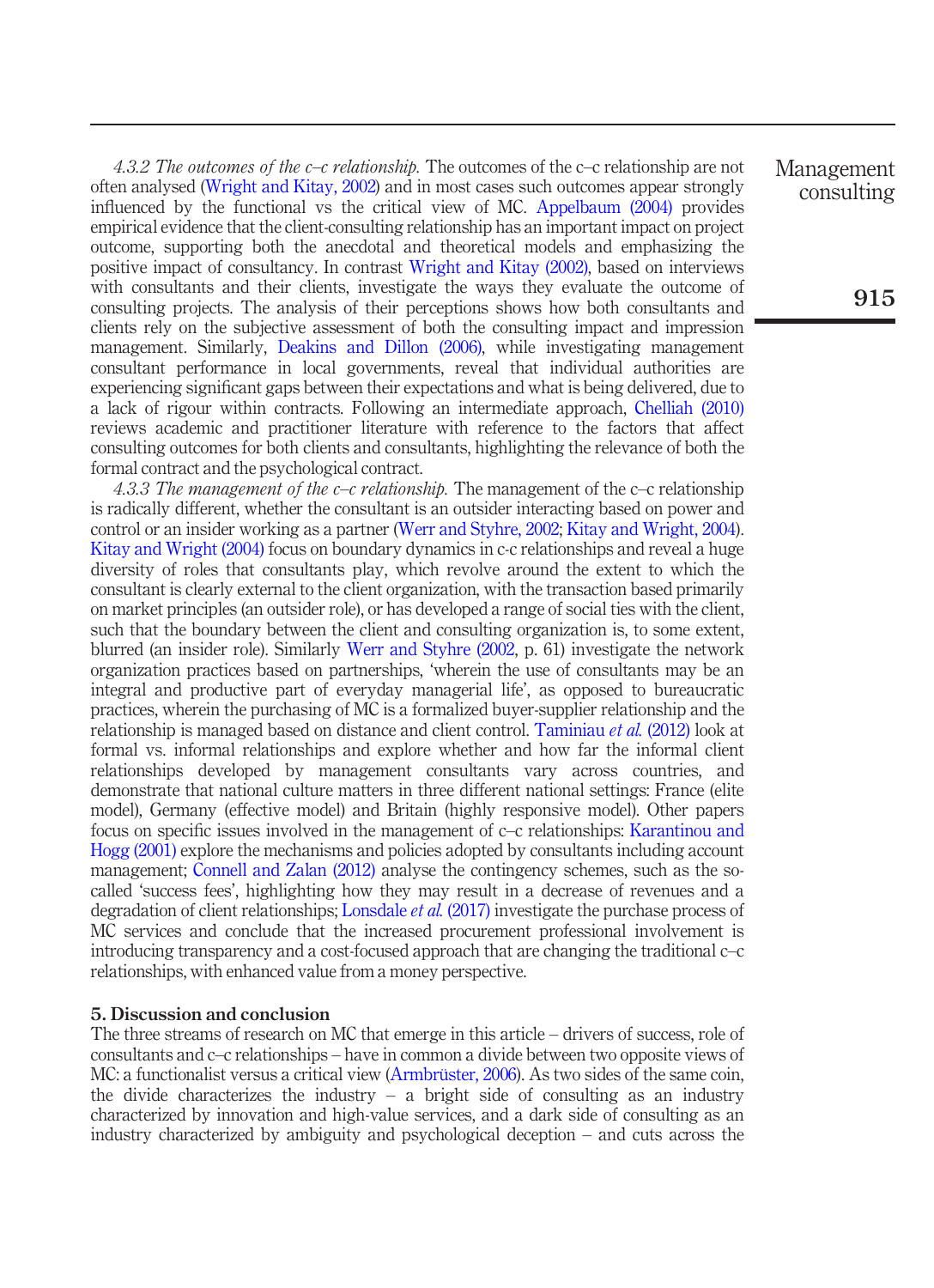**MRR** 42,8

916

three streams of research. The first and most quoted reference (3,190 citations) in relation to the critical view and the "dark side" of MC is [Abrahamson \(1996\)](#page-17-10). His ideas about the use of "rhetoric" and linguistic tools in order to exploit socio-psychological vulnerabilities, such as the managers' fear of lagging behind, have had a long-lasting influence on management consulting studies. He showed first that MC does not have a linear evolution but a fashion dynamic, where academia publishing is a mere follower of MC fashions.

The antecedents must be found in sociological studies, that highlighted the consumers' demand for new fads and fashions, and the fact that any good can be placed along a continuum between cultural and utilitarian products, where the cultural ones satisfy an aesthetic or expressive function, rather than an utilitarian one [\(Hirsch, 1972\)](#page-19-20). MC is a product that possesses a cultural nature and is along that continuum. Therefore, by its very nature, it has to satisfy two different demands: a utilitarian demand and a fashion demand. Professionals are not ready to admit that they are also in the business of satisfying a demand for new labels and jargon, and client firms are not ready to admit that they invest shareholders' money in it. In that sense, it is the "dark side" of the coin; it is always there, always as big as the bright side, and always invisible in official communication. Actually, both sides pretend the utilitarian function is the only one but the issue is so evident that [Mintzberg \(1979\)](#page-21-19) observed that swings between organizational centralization and decentralization resemble the movements of women's hemlines. There are theoretical reasons to believe that this is the manifestation of unavoidable and deep social pressures, that involve a continuous search for management techniques that must be perceived as rational and "progressive" ([Meyer and Rowan, 1977\)](#page-21-20) and have "to be in fashion" [\(Blumer,](#page-17-17) [1969](#page-17-17)).

The state of the art in MC research is as follows and we outline it along the three main streams of research that we identified:

- (1) Regarding the drivers of MC success, the focus on consultants' education, skills and competences on the one side goes along with their ability to manipulate the institutional context to enhance their institutional capital on the other. The drivers of MC success are considered to be strongly linked to the management of human resources, as consultants' attitude and specific skills are tied up with the good performance of the consultancy. Moreover the way performance is perceived is crucial to determine the final success of the consultancy, and in this sense consultants' self-perception has a powerful influence on the evaluation of the overall process.
- (2) Regarding the role of consultants in the economic environment, on the one side the debate is about their role as change agents for innovation and transformation, on the other it is about their ambiguous role as uncertainty managers and fashion setters. The articles focusing on the change agent role are relatively more numerous than the ones dealing with ambiguity, but some of the latter are among the most cited. There is both a balance and a connection between these two sides and there is no doubt that the innovative role of consultants cannot exist in a social vacuum, without taking into account the social dynamics it implies, such as ambiguity management, fashion setting and uncertainty avoidance.
- (3) Regarding c–c relationships, the focus on relational capabilities and trust building in the provision of services to clients goes along with the role of symbols, metaphors, rhetoric and mental models that might be manipulated by consultants. These differences often stem from the approach the consultant is using, acting as an insider who works informally with the client or as an outsider with a formal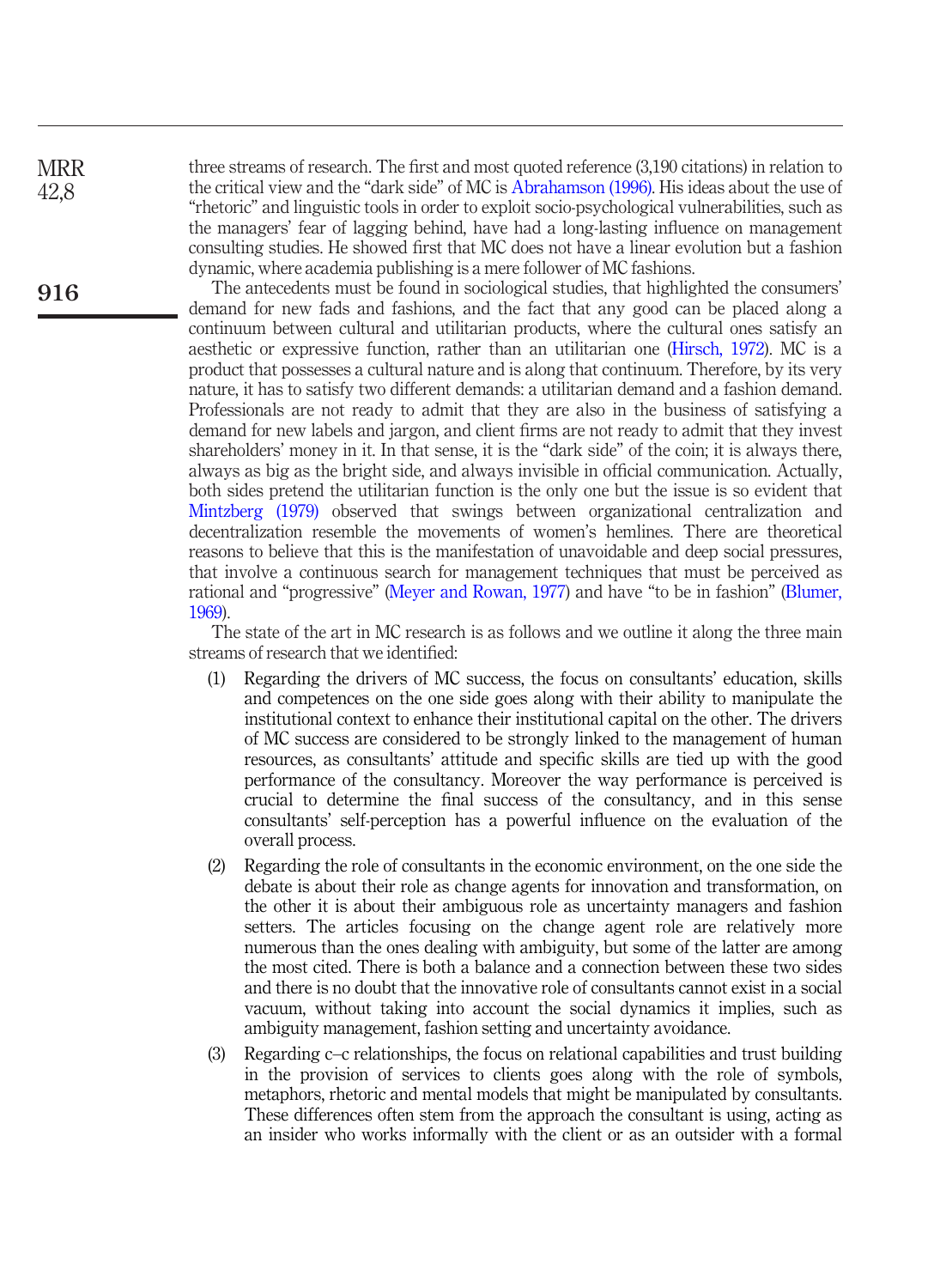relationship. At the same time, the client's attitude towards the consultant, shaped by the previous experience of interaction with consultants, can move the relationship towards being more outcome-based.

This divide between effective actions by consultants and their manipulating role has always been characteristic of the MC industry but has never been analysed in detail with respect to geographical as well as client areas. Namely, the research identified above is mainly focused on traditional western markets while new emerging markets are quite neglected. In contrast, the different maturity levels of the MC industry as well as the differences in cultures might impact considerably on the industry divide. Similarly, many client areas – such as the public sector or the SMEs – have been covered to a very limited extent, while the issues related to the transparency of consulting activities as well as their impact have different features.

The divide between a bright and a dark side appears to be a key characteristic of the MC profession. Even one of the oldest metaphors on consultancy – the doctor–patient relationship – is not completely appropriate, given that the "responsibility for diagnosis" is not always on the doctor's side but quite the opposite as consultants are often engaged to act on an issue already identified by the management, and even more, the "participation in the therapy" by the patient is far higher than in any doctor–patient relationship as there are no pills or surgery to rely on ([Tilles, 1961\)](#page-22-19). Consulting is a very intense social activity that differentiates itself sharply from a science-based doctor–patient relationship and brings with it all the complexity and ambiguity of social relationships.

Social relationships – widely investigated in the reviewed literature when looking at fashion, status, prestige and elitism – cannot be ignored and a "science-driven" MC without a "fashion-driven" one cannot be imagined. Nonetheless, this opens opportunity for management scholars and universities, as places protected from market-driven push for new fashions, and in which independent critical thinking can be applied to revel the presence "old wines in new bottles".

Recently, the industry has been affected by a "digital revolution" that tends to decrease the traditional strategy consulting, so rich in social relationships between consultants and clients, and to increase its IT-driven consulting services. This phenomenon extends to the leading providers of traditional strategy consulting, such as McKinsey Solutions, which provides software and technology-based analytics and tools that can be embedded in the client's IT infrastructure ([Christensen](#page-18-1) *et al.*, 2013). They provide ongoing engagement outside the traditional project-based model but with a lower level of social relationships.

The lesson from the legal consulting and the so-called "Yelpification of law"[\[2](#page-16-1) ] shows that opacity is rapidly on the retreat: there is increasing Web-based competition between independent practitioners and law firms, sharing of information about consultants, opensource software, open-access documents and free information in a rapidly changing environment. There are no reasons to believe that MC should go in a different direction in respect to the legal consultancy field. The "democratization of knowledge" ([Christensen](#page-18-1) et al.[, 2013](#page-18-1)) that the digital revolution implies is irreconcilable with the elitist MC model and the "fashion-driven" approach of emulation that it generates.

Therefore, it can be imagined that the phenomenon is going to produce a more sciencedriven IT based MC, less affected by its opaque "fashion-driven" side and more focused on its "science-driven" side. We now hope for increased research efforts and empirical studies by management scholars in the area of MC and digital transformation, looking at how consultants are driving their clients in taking advantage of the potential of digital transformation while, at the same time, facing the challenges of the digital transformation of the MC industry. Far from being on a declining path, the MC industry could benefit Management consulting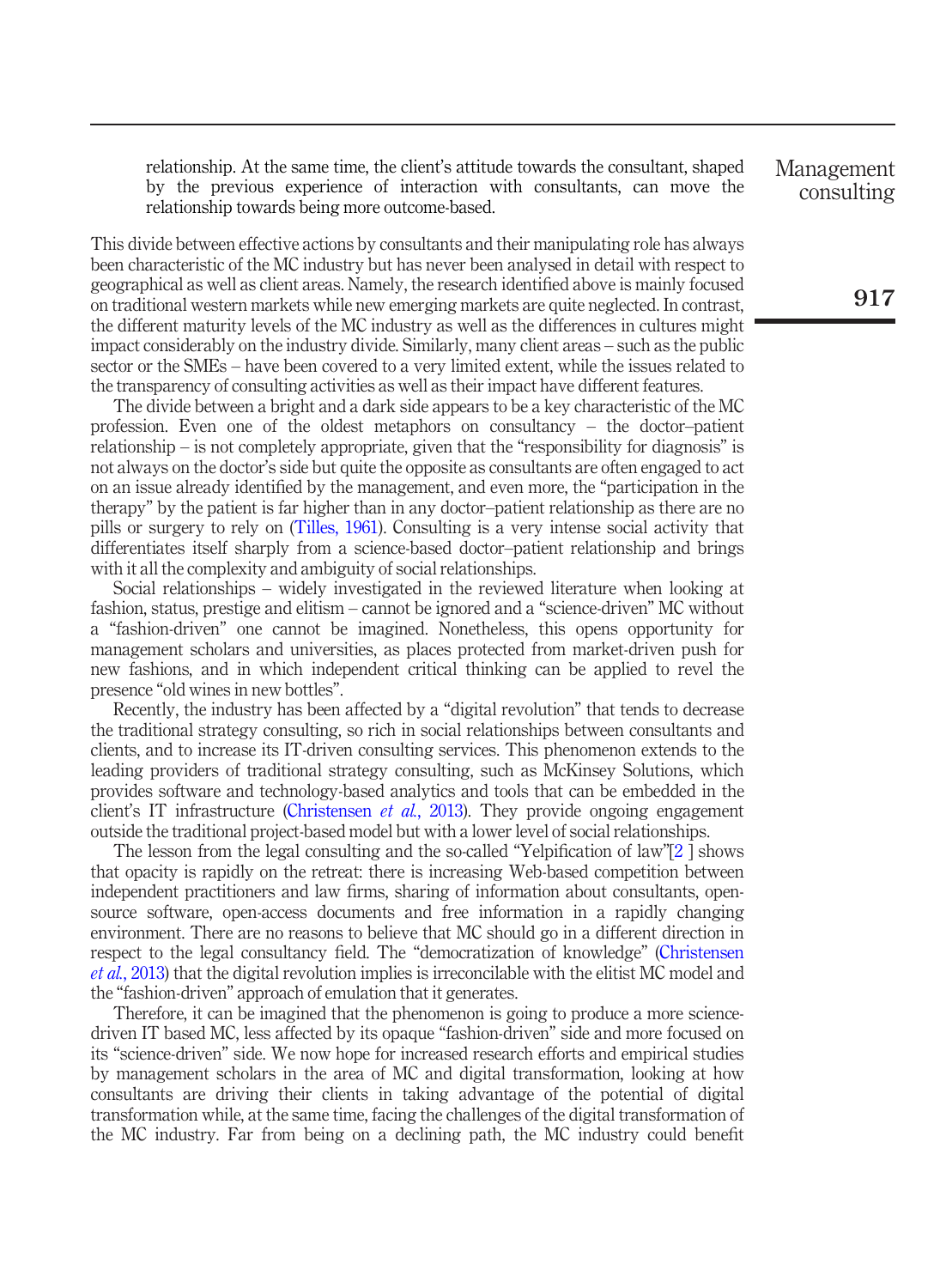significantly from the 'digital revolution' and also its clients but a restructuring and transformation of the industry is to be expected in the next few years [\(FEACO, 2017\)](#page-19-0). However in the academic journals, there is still no debate on the impact of digital transformation on the MC industry and even less of its impact on the nature of management consultancy. **MRR** 

> Confronting our systematic literature review with the themes that are recurring in the practitioners' reports, we are able to identify a number of underdeveloped areas for a future research agenda. In 2017 and 2018, the yearly report of the European Federation of Management Consultancies Associations ([FEACO, 2017](#page-19-0), [2018\)](#page-19-21) as well as the yearly reports from the German Association of Management Consultants ([BDU E.V., 2017](#page-17-18)), and of the Italian Association of Management Consulting Firms ([Assoconsult, 2018\)](#page-17-19) to name a few, are stressing the major changes in the industry driven by the digital transformation. Based on their arguments, it appears that it is critical to investigate how the role of consultants and their skills are changing in the digital age, but all these topics are completely neglected in the academic literature. It also appears that MC for the public sector is a very neglected area, despite its strategic relevance and size: according to the yearly report of the European Federation of Management Consultancies Associations [\(FEACO, 2018\)](#page-19-21) consulting to the Public Sector represents slightly less than 15 per cent of the European MC market and yet in 2017 it has been the fastest growing MC client industry. Therefore, the peculiarities of consulting public administrations around the world deserve far greater attention, with special reference to digital transformation, e-government and change management. Last but not least, most of the MC research focuses on rich nations and we know little about MC in emerging markets, its adaptation to emerging markets, and the different skills required, if any. The dominance of Anglo-Saxon culture in MCFs is a matter of fact but no attention is dedicated to other business cultures. The MC for large companies accounts for most of the debate while the research on MC for SMEs is limited, despite SMEs being critical for the future growth of many countries and the most important segment for employment in most nations; there are reasons to believe that the roles and skills of consultants change when the client is an SME.

> Our systematic literature review on MC has been limited to scholarly peer reviewed journals, although it is reasonable to assume that relevant knowledge on the topic can be present in books, the business press and business reports. Nonetheless, academic journals still represent the most reliable source of management knowledge and some highly relevant books have been included in the introduction and discussion, so that this limitation is not a limit in completeness but a guarantee of high quality research. Also, academic research has the merit of challenging "the claims of consultants, clients and the media, and other takenfor-granted assumptions of consultancy such as that of the objective, concrete, and/or innovative nature of consulting expertise" [\(Kipping and Clark, 2012](#page-20-19), p. 468). We hope for increased research efforts and empirical studies by management scholars in a sector that is so critical for management innovation, business and public organizations.

#### **Notes**

42,8

- <span id="page-16-0"></span>1. The number of citations has been continuously updated. Last checked on 25 December 2017.
- <span id="page-16-1"></span>2. "Yelpification of law" is what Firoz Dattu, AdvanceLaw's founder, calls making reference to the online performance review of legal firms, in substitution of cost and brand as traditional proxies for quality.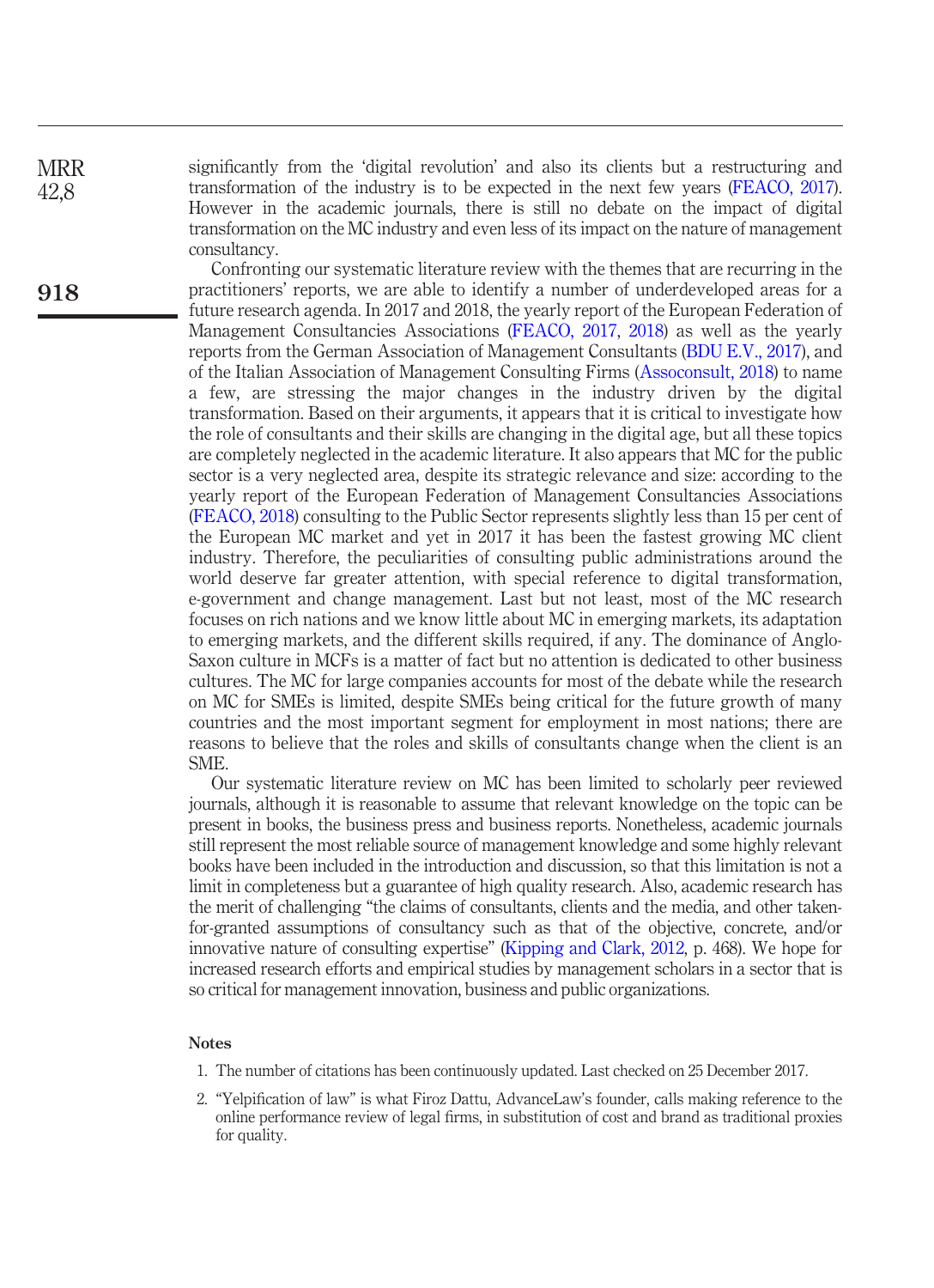<span id="page-17-16"></span><span id="page-17-15"></span><span id="page-17-10"></span><span id="page-17-6"></span><span id="page-17-3"></span><span id="page-17-2"></span><span id="page-17-1"></span><span id="page-17-0"></span>

| References                                                                                                                                                                                                                           | Management |
|--------------------------------------------------------------------------------------------------------------------------------------------------------------------------------------------------------------------------------------|------------|
| Abrahamson, E. (1996), "Management fashion", Academy of Management Review, Vol. 21 No. 1,<br>pp. 254-285.                                                                                                                            | consulting |
| "Adams, S.M. and Flynn, P.M. (2005), "Actionable knowledge: consulting to promote women on boards",<br><i>Journal of Organizational Change Management, Vol. 18 No. 5, pp. 435-450.</i>                                               |            |
| Adesi, M., Owusu-Manu, D. and Badu, E. (2015), "Rethinking methodology in project management<br>consulting context", International Journal of Construction Project Management, Vol. 7 No. 2,<br>p. 79.                               | 919        |
| Alvesson, M. and Empson, L. (2008), "The construction of organizational identity: comparative case<br>studies of consulting firms", <i>Scandinavian Journal of Management</i> , Vol. 24 No. 1, pp. 1-16.                             |            |
| Anand, N., Gardner, H.K. and Morris, T. (2007), "Knowledge-based innovation: emergence and<br>embedding of new practice areas in management consulting firms", Academy of Management<br><i>Journal</i> , Vol. 50 No. 2, pp. 406-428. |            |
| Appelbaum, S.H. (2004), "Critical success factors in the client-consulting relationship", <i>Journal of</i><br><i>American Academy of Business, Cambridge, Vol. 4 Nos 1/2, pp. 184-191.</i>                                          |            |
| Armbrüster, T. (2004), "Rationality and its symbols: signalling effects and subjectification in<br>management consulting", <i>Journal of Management Studies</i> , Vol. 41 No. 8, pp. 1247-1269.                                      |            |
| Armbrüster, T. (2006), <i>The Economics and Sociology of Management Consulting</i> , Cambridge University<br>Press, Cambridge.                                                                                                       |            |
| Armbrüster, T. and Glückler, J. (2007), "Organizational change and the economics of management<br>consulting: a response to sorge and van witteloostuijn", Organization Studies, Vol. 28 No. 12,<br>pp. 1873-1885.                   |            |
| Assoconsult (2018), "Osservatorio sul management consulting in Italia. Annual report 2017/2018", Rome,<br>available at: www.assoconsult.org/uploads/pages/attachments/35_osservatorio-2018-def.pdf                                   |            |
| Back, Y., Praveen Parboteeah, K. and Nam, D. (2014), "Innovation in emerging markets: the role of<br>management consulting firms", Journal of International Management, Vol. 20 No. 4, pp. 390-405.                                  |            |
| Bäcklund, J. and Werr, A. (2008), "Constructing the legitimate buyer of management consulting<br>services", Journal of Organizational Change Management, Vol. 21 No. 6, pp. 758-772.                                                 |            |
| BDU E.V (2017), "Facts and figures zum beratermarkt 2016/2017", Bonn, available at: www.bdu.de/<br>media/278823/bdu_facts_figures_2017.pdf                                                                                           |            |
| Belkhodja, O., Karuranga, É. and Morin, G.G. (2012), "Reflections on the client-consultant relationship",<br>Journal of General Management, Vol. 37 No. 3, pp. 1-19.                                                                 |            |
| Benders, J., van den Berg, R.J. and van Bijsterveld, M. (1998), "Hitch-hiking on a hype: dutch<br>consultants engineering re-engineering", Journal of Organizational Change Management, Vol. 11<br>No. 3, pp. 201-215.               |            |
| Bennett, R.J. and Smith, C. (2004), "The selection and control of management consultants by small<br>business clients", International Small Business Journal: Researching Entrepreneurship, Vol. 22                                  |            |

<span id="page-17-9"></span>Bergh, D.D. and Gibbons, P. (2011), "The stock market reaction to the hiring of management consultants: a signalling theory approach", Journal of Management Studies, Vol. 48 No. 3, pp. 544-567.

<span id="page-17-19"></span><span id="page-17-18"></span><span id="page-17-14"></span><span id="page-17-13"></span><span id="page-17-11"></span><span id="page-17-8"></span><span id="page-17-5"></span><span id="page-17-4"></span>No. 5, pp. 435-462.

- <span id="page-17-12"></span>Berglund, J. and Werr, A. (2000), "The invincible character of management consulting rhetoric: how one blends incommensurates while keeping them apart", Organization, Vol. 7 No. 4, pp. 633-655.
- <span id="page-17-7"></span>Bloomfield, B.P. and Danieli, A. (1995), "The role of management consultants in the development of information technology: the indissoluble nature of socio-political and technical skills", Journal of Management Studies, Vol. 32 No. 1, pp. 23-46.
- <span id="page-17-17"></span>Blumer, H. (1969), "Fashion: from class differentiation to collective selection", The Sociological Quarterly, Vol. 10 No. 3, pp. 275-291.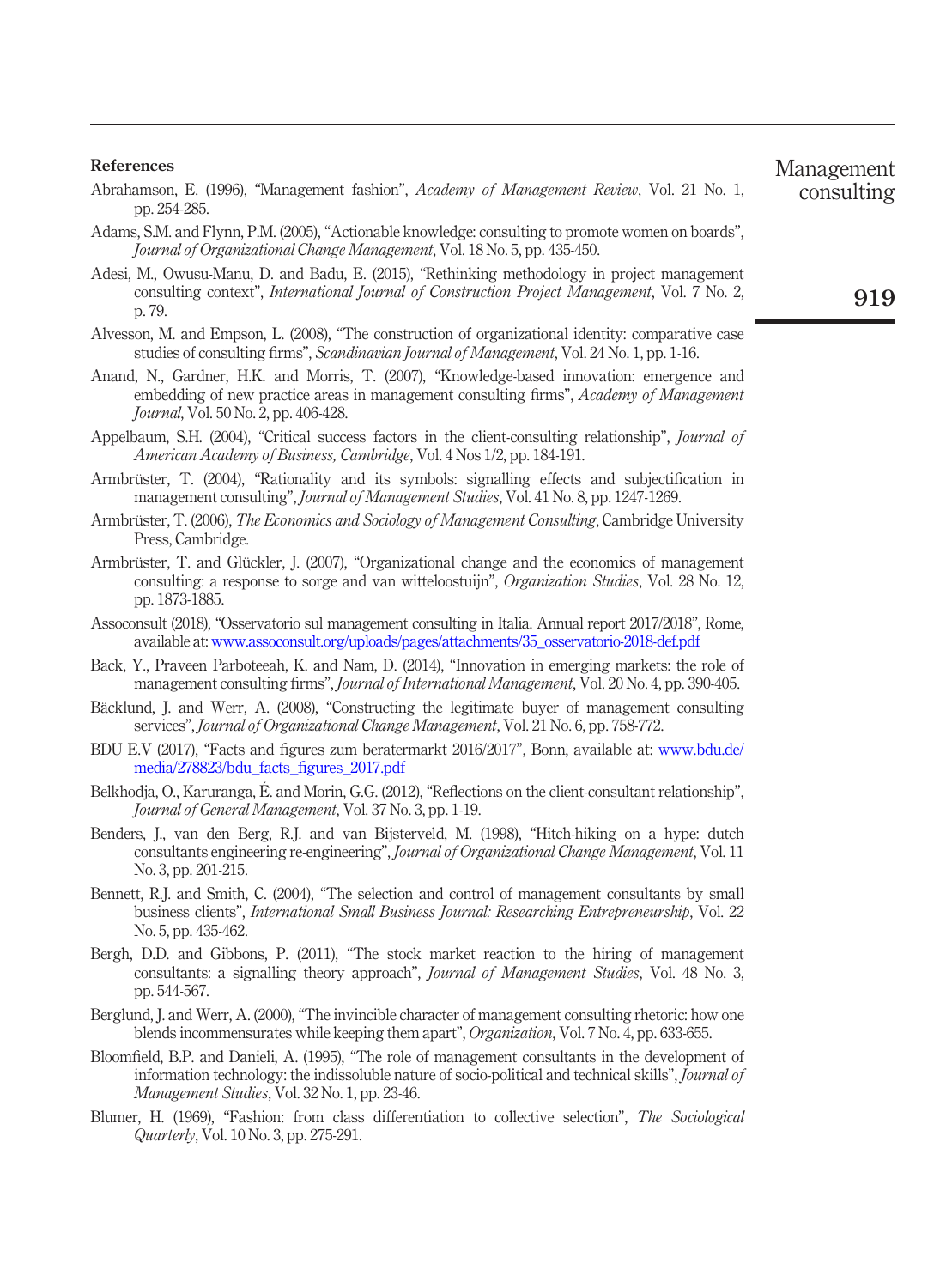<span id="page-18-19"></span><span id="page-18-18"></span><span id="page-18-17"></span><span id="page-18-16"></span><span id="page-18-15"></span><span id="page-18-14"></span><span id="page-18-13"></span><span id="page-18-12"></span><span id="page-18-11"></span><span id="page-18-10"></span><span id="page-18-9"></span><span id="page-18-8"></span><span id="page-18-7"></span><span id="page-18-6"></span><span id="page-18-5"></span><span id="page-18-4"></span><span id="page-18-3"></span><span id="page-18-2"></span><span id="page-18-1"></span><span id="page-18-0"></span>

| <b>MRR</b><br>42,8 | Bourgoin, A. and Muniesa, F. (2016), "Building a rock-solid slide: management consulting, PowerPoint,<br>and the craft of signification", Management Communication Quarterly, Vol. 30 No. 3,<br>pp. 390-410.                                                                         |
|--------------------|--------------------------------------------------------------------------------------------------------------------------------------------------------------------------------------------------------------------------------------------------------------------------------------|
|                    | Brès, L. and Gond, J.P. (2014), "The visible hand of consultants in the construction of the markets for<br>virtue: translating issues, negotiating boundaries and enacting responsive regulations", Human<br><i>Relations, Vol. 67 No. 11, pp. 1347-1382.</i>                        |
| 920                | Bronnenmayer, M., Wirtz, B.W. and Göttel, V. (2016), "Determinants of perceived success in<br>management consulting: an empirical investigation from the consultant perspective",<br>Management Research Review, Vol. 39 No. 6, pp. 706-738.                                         |
|                    | Canato, A. and Giangreco, A. (2011), "Gurus or wizards? A review of the role of management<br>consultants", <i>European Management Review</i> , Vol. 8 No. 4, pp. 231-244.                                                                                                           |
|                    | Cesário, M., Fernandes, S., Jesus, B. and Monteiro Barata, J. (2015), "Sources of innovation: the case of<br>portuguese consultancy sector", Journal of Technology Management and Innovation, Vol. 10<br>No. 3, pp. 44-52.                                                           |
|                    | Chelliah, J., D'Netto, B. and Georges, S. (2014), "Single or multiple organizational identities: the<br>management consultant's dilemma", Proceedings of the Australian Academy of Business and<br>Social Sciences Conference 2014.                                                  |
|                    | Chelliah, J. (2010), "The psychodynamics of the client-consultant relationship", International Journal of<br>Business and Information, Vol. 5 No. 2, pp. 135-150.                                                                                                                    |
|                    | Chen, H., Duh, R., Chan, H. and Xiao, J.Z. (2011), "Determinants and performance effects of management<br>consultancy adoption in listed Chinese companies", Asian Business and Management, Vol. 10<br>No. 2, pp. 259-286.                                                           |
|                    | Christensen, C.M., Wang, D. and Van Bever, D. (2013), "Consulting on the cusp of disruption", <i>Harvard</i><br><i>Business Review, Vol.</i> 91 No. 10, pp. 106-114.                                                                                                                 |
|                    | Chung, Q.B., Luo, W. and Wagner, W.P. (2006), "Strategic alliance of small firms in knowledge<br>industries: a management consulting perspective", Business Process Management Journal,<br>Vol. 12 No. 2, pp. 206-233.                                                               |
|                    | Ciampi, F. (2014), "Defining management consulting and exploring its knowledge creation potential",<br>Oxford Journal: An International Journal of Business and Economics, Vol. 5 No. 1.                                                                                             |
|                    | Clark, J.M., Quast, L.N., Jang, S., Wohkittel, J.M., Edwards, K. and Bovornusvakool, W. (2016), "GLOBE<br>study culture clusters: Can they be found in importance ratings of managerial competencies?",<br>European Journal of Training and Development, Vol. 40 No. 7, pp. 534-553. |
|                    | Clark, T. and Salaman, G. (1998), "Creating the 'right' impression: towards a dramaturgy of<br>management consultancy", Service Industries Journal, Vol. 18 No. 1, pp. 18-38.                                                                                                        |
|                    | Collins, D. (2016), "Constituting best practice in management consulting", <i>Culture and Organization</i> ,<br>Vol. 22 No. 5, pp. 409-429.                                                                                                                                          |
|                    | Connell, R. and Zalan, T. (2012), "Should management consultants charge clients on a contingency<br>basis for merger and acquisition work?", Service Industries Journal, Vol. 32 No. 16, pp. 2677-2689.                                                                              |
|                    | Costas, J. (2012), "We are all friends here": reinforcing paradoxes of normative control in a culture of<br>friendship", Journal of Management Inquiry, Vol. 21 No. 4, pp. 377-395.                                                                                                  |
|                    | Creplet, F., Dupouet, O., Kern, F., Mehmanpazir, B. and Munier, F. (2001), "Consultants and experts in<br>management consulting firms", <i>Research Policy</i> , Vol. 30 No. 9, pp. 1517-1535.                                                                                       |
|                    | Crucini, C. and Kipping, M. (2001), "Management consultancies as global change agents? Evidence from<br>Italy", Journal of Organizational Change Management, Vol. 14 No. 6, pp. 570-589.                                                                                             |
|                    | Czander, W. and Eisold, K. (2003), "Psychoanalytic perspectives on organizational consulting:<br>transference and counter-transference", Human Relations, Vol. 56 No. 4, pp. 475-490.                                                                                                |
|                    | Czarniawska, B. (2013), "The uncertainties of consulting", International Studies of Management and<br>Organization, Vol. 43 No. 3.                                                                                                                                                   |
|                    |                                                                                                                                                                                                                                                                                      |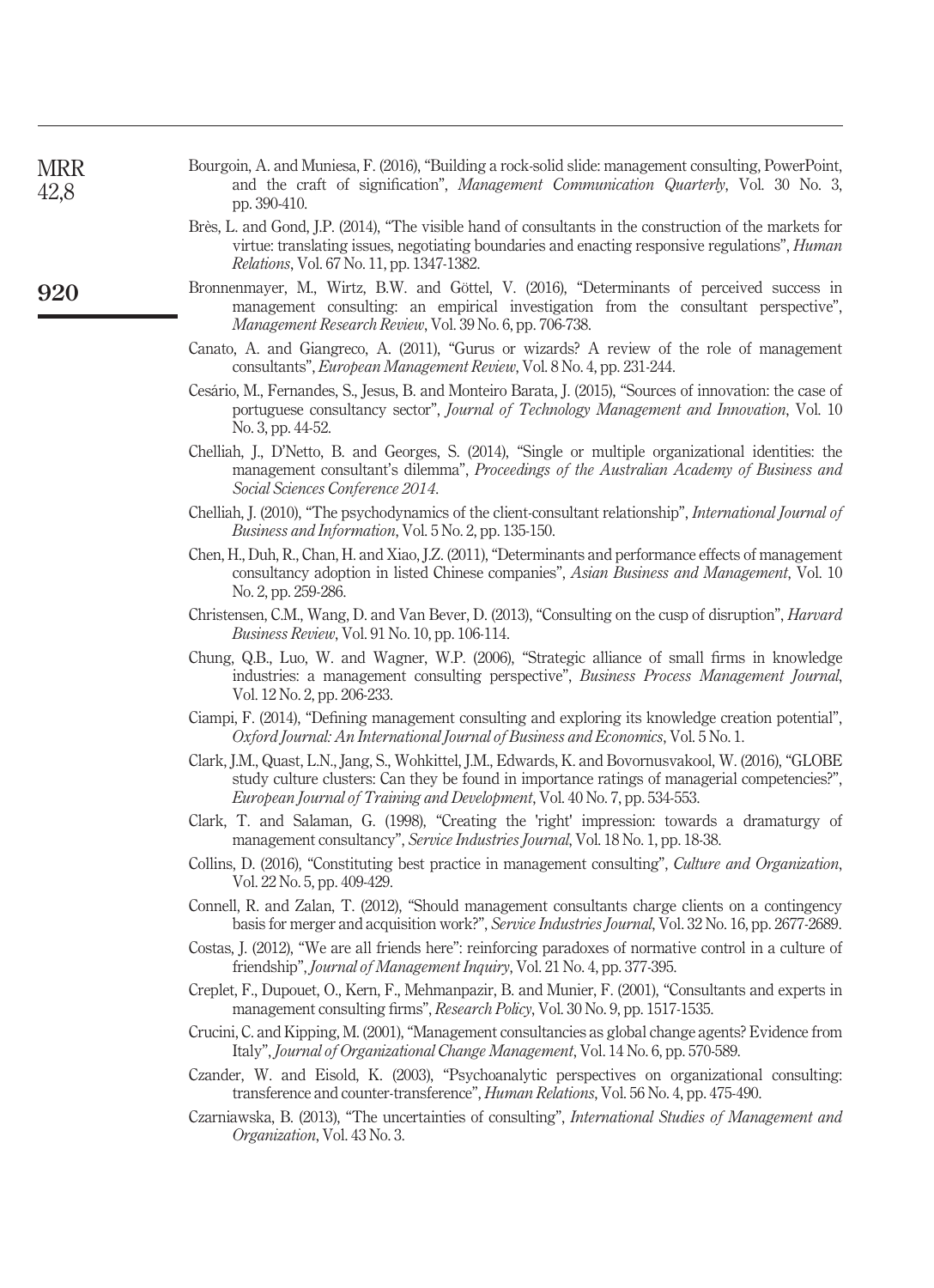<span id="page-19-21"></span><span id="page-19-20"></span><span id="page-19-18"></span><span id="page-19-17"></span><span id="page-19-16"></span><span id="page-19-15"></span><span id="page-19-14"></span><span id="page-19-13"></span><span id="page-19-12"></span><span id="page-19-11"></span><span id="page-19-10"></span><span id="page-19-9"></span><span id="page-19-8"></span><span id="page-19-7"></span><span id="page-19-6"></span><span id="page-19-5"></span><span id="page-19-4"></span><span id="page-19-3"></span><span id="page-19-2"></span><span id="page-19-1"></span><span id="page-19-0"></span>

| <i>International Journal of Public Sector Management, Vol. 19 No. 1, pp. 40-56.</i>                                                                                                                                                                            | consulting |
|----------------------------------------------------------------------------------------------------------------------------------------------------------------------------------------------------------------------------------------------------------------|------------|
| Deprey, B., Lloyd-Reason, L. and Ibeh, K.I. (2012), "The internationalisation of small- and medium-sized<br>management consultancies: an exploratory study of key facilitating factors", Service Industries<br><i>Journal</i> , Vol. 32 No. 10, pp. 1609-1621. |            |
| FEACO (2017), "Survey of the european management consultancy market 2016/17", Brussels, available<br>at: www.feaco.org/sites/default/files/sitepagefiles/Feaco%20Survey.2016-2017.pdf                                                                          | 921        |
| FEACO (2018), "Survey of the european management consultancy market 2017/18", Brussels, available<br>at: www.feaco.org/sites/default/files/sitepagefiles/Feaco%20Survey.2017-2018.pdf                                                                          |            |
| Fincham, R. (1999), "The Consultant-Client relationship: Critical perspectives on the management of<br>organizational change", <i>Journal of Management Studies</i> , Vol. 36 No. 3, pp. 335-351.                                                              |            |
| Fincham, R. (2002), "The agent's agent", International Studies of Management and Organization,<br>Vol. 32 No. 4, pp. 67-86.                                                                                                                                    |            |
| Fincham, R., Clark, T., Handley, K. and Sturdy, A. (2008), "Configuring expert knowledge: the<br>consultant as sector specialist", Journal of Organizational Behavior, Vol. 29 No. 8, pp. 1145-1160.                                                           |            |
| Furusten, S. (2009), "Management consultants as improvising agents of stability", Scandinavian<br>Journal of Management, Vol. 25 No. 3, pp. 264-274.                                                                                                           |            |
| Furusten, S. (2013), "Commercialized professionalism on the field of management consulting", <i>Journal</i><br>of Organizational Change Management, Vol. 26 No. 2, pp. 265-285.                                                                                |            |
| Gill, J. and Whittle, S. (1992), "Management by panacea: Accounting for transience", <i>Journal of</i><br><i>Management Studies, Vol. 30 No. 2, pp. 281-295.</i>                                                                                               |            |
| Gill, M.J. (2015), "Elite identity and status anxiety: an interpretative phenomenological analysis of<br>management consultants", <i>Organization</i> , Vol. 22 No. 3, pp. 306-325.                                                                            |            |
| Ginsberg, A. and Abrahamson, E. (1991), "Champions of change and strategic shifts: the role of internal<br>and external change advocates", Journal of Management Studies, Vol. 28 No. 2, pp. 173-190.                                                          |            |
| Glückler, J. and Armbrüster, T. (2003), "Bridging uncertainty in management consulting: the<br>mechanisms of trust and networked reputation", <i>Organization Studies</i> , Vol. 24 No. 2, pp. 269-297.                                                        |            |
| Haas, M.R. and Hansen, M.T. (2005), "When using knowledge can hurt performance: the value of<br>organizational capabilities in a management consulting company", Strategic Management<br><i>Journal</i> , Vol. 26 No. 1, pp. 1-24.                             |            |
| Harvey, W.S., Tourky, M., Knight, E. and Kitchen, P. (2017), "Lens or prism? How organisations sustain<br>multiple and competing reputations", <i>European Journal of Marketing</i> , Vol. 51 No. 4, pp. 821-844.                                              |            |
| Haverila, M., Bateman, E.R. and Naumann, E.R. (2011), "The drivers of customer satisfaction in<br>strategic consulting engagements: a global study", Management Decision, Vol. 49 No. 8,<br>pp. 1354-1370.                                                     |            |
| Hirsch, P.M. (1972), "Processing fads and fashions: an organization set analysis of cultural industry<br>systems", American Journal of Sociology, Vol. 77 No. 4, pp. 639-659.                                                                                  |            |
| Hsieh, H.F. and Shannon, S.E. (2005), "Three approaches to qualitative content analysis", Qualitative<br>Health Research, Vol. 15 No. 9, pp. 1277-1288.                                                                                                        |            |
| ISO (2017), "Guidelines for management consultancy services 20700:2017", available at: www.iso.org/<br>obp/ui/#iso:std:iso:20700:ed-1:v1:en                                                                                                                    |            |
| Jang, Y. and Lee, J. (1998), "Factors influencing the success of management consulting projects",<br><i>International Journal of Project Management, Vol. 16 No. 2, pp. 67-72.</i>                                                                             |            |
| Johansson, A.W. (2004), "Consulting as story-making", Journal of Management Development, Vol. 23<br>No. 4, pp. 339-354.                                                                                                                                        |            |
| Kakabadse, N.K., Louchart, E. and Kakabadse, A. (2006), "Consultant's role: a qualitative inquiry from<br>the consultant's perspective", <i>Journal of Management Development</i> , Vol. 25 No. 5, pp. 416-500.                                                |            |
|                                                                                                                                                                                                                                                                |            |

<span id="page-19-19"></span>Deakins, E. and Dillon, S. (2006), "Management consultant (process) performance in local government",

Management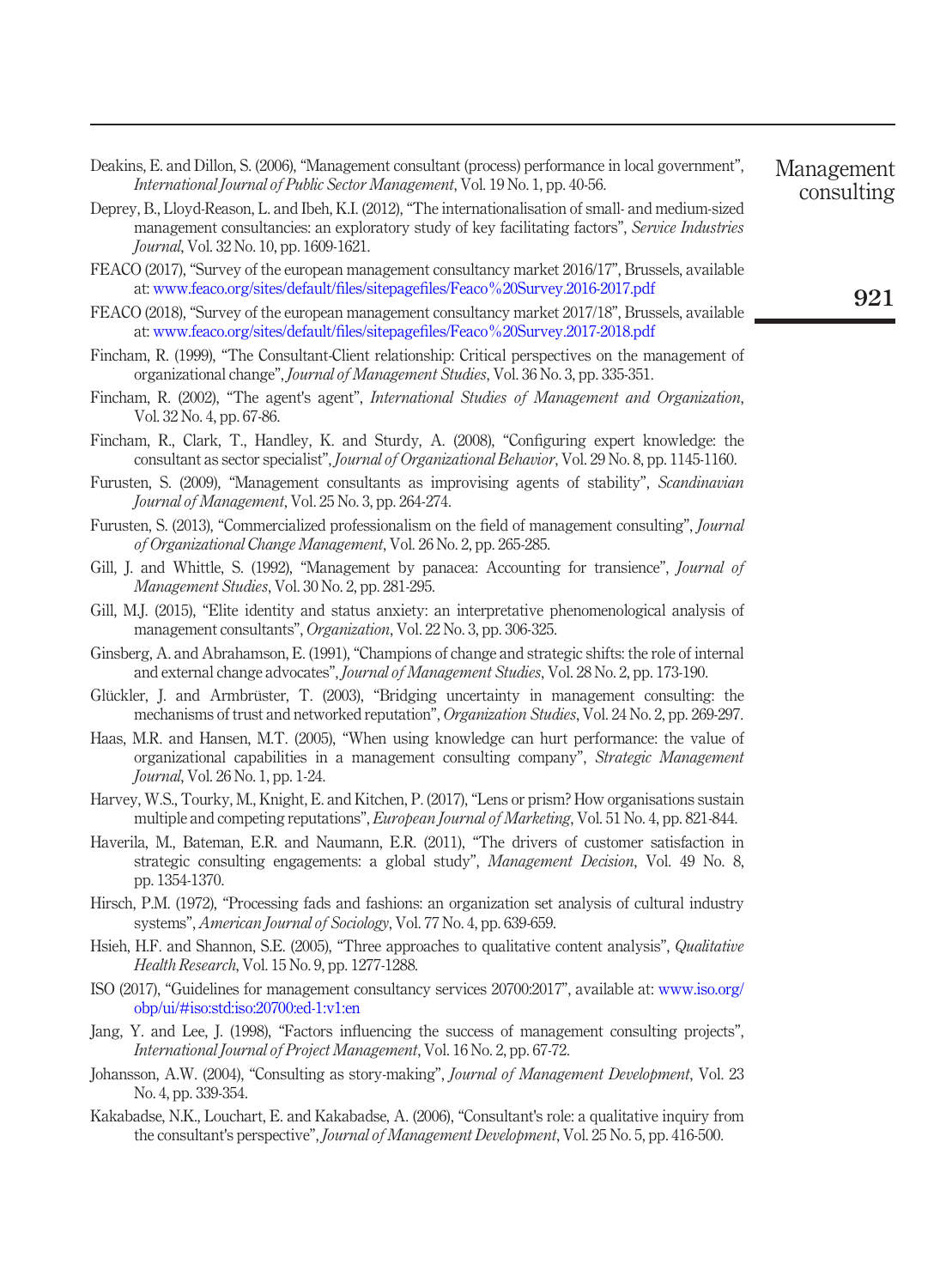<span id="page-20-19"></span><span id="page-20-18"></span><span id="page-20-17"></span><span id="page-20-16"></span><span id="page-20-15"></span><span id="page-20-14"></span><span id="page-20-13"></span><span id="page-20-12"></span><span id="page-20-11"></span><span id="page-20-10"></span><span id="page-20-9"></span><span id="page-20-8"></span><span id="page-20-7"></span><span id="page-20-6"></span><span id="page-20-5"></span><span id="page-20-4"></span><span id="page-20-3"></span><span id="page-20-2"></span><span id="page-20-1"></span><span id="page-20-0"></span>

| <b>MRR</b><br>42,8 | Kalali, S.N. and Heidari, A. (2016), "How was competitive advantage sustained in management<br>consultancies during change: the role", Journal of Organizational Change Management, Vol. 29<br>No. 5, pp. 661-685.                                                                      |
|--------------------|-----------------------------------------------------------------------------------------------------------------------------------------------------------------------------------------------------------------------------------------------------------------------------------------|
|                    | Karantinou, K.M. and Hogg, M.K. (2001), "Exploring relationship management in professional services:<br>a study of management consultancy", Journal of Marketing Management, Vol. 17 Nos 3/4,<br>pp. 263-286.                                                                           |
| 922                | Kipping, M. and Clark, T. (Eds) (2012), The Oxford Handbook of Management Consulting, Oxford<br>University Press, Oxford.                                                                                                                                                               |
|                    | Kipping, M. and Engwall, L. (Eds). (2002), Management Consulting: Emergence and Dynamics of a<br><i>Knowledge Industry</i> , Oxford University Press, Oxford.                                                                                                                           |
|                    | Kipping, M. and Kirkpatrick, I. (2013), "Alternative pathways of change in professional services firms:<br>the case of management consulting", Journal of Management Studies, Vol. 50 No. 5, pp. 777-807.                                                                               |
|                    | Kitay, J. and Wright, C. (2004), "Take the money and run? Organisational boundaries and consultants'<br>roles", <i>Service Industries Journal</i> , Vol. 24 No. 3, pp. 1-18.                                                                                                            |
|                    | Kitay, J. and Wright, C. (2007), "From prophets to profits: the occupational rhetoric of management<br>consultants", <i>Human Relations</i> , Vol. 60 No. 11, pp. 1613-1640.                                                                                                            |
|                    | Klarner, P., Sarstedt, M., Hoeck, M. and Ringle, C.M. (2013), "Disentangling the effects of team<br>competences, team adaptability, and client communication on the performance of management<br>consulting teams", Long Range Planning, Vol. 46 No. 3, pp. 258-286.                    |
|                    | Klenin, O.V. (2016), "Services of strategic consulting: special features and types, economic processes<br>management: international scientific E-Journal. N. 3", available at: http://epm.fem.sumdu.edu.ua/<br>download/2016_3/epm2016_3_2.pdf                                          |
|                    | Kubr, M. (Ed.). (2002), Management Consulting: A Guide to the Profession, International Labour<br>Organization, Geneva.                                                                                                                                                                 |
|                    | Kumar, V. and Simon, A. (2000), "Strategic capabilities which lead to management consulting success<br>in Australia", <i>Management Decision</i> , Vol. 38 No. 1, pp. 24-35.                                                                                                            |
|                    | Kuna, S. (2017), "Paradoxical processes impeding public management reform implementation: Perspectives<br>of management consultants", Public Personnel Management, Vol. 46 No. 2, pp. 188-207.                                                                                          |
|                    | Lalonde, C. and Gilbert, M.H. (2016), "Dramaturgical awareness of consultants through the rhetoric and<br>rituals of cooperation", Journal of Organizational Change Management, Vol. 29 No. 4,<br>pp. 630-656.                                                                          |
|                    | Lapsley, I. and Oldfield, R. (2001), "Transforming the public sector: management consultants as agents<br>of change", <i>European Accounting Review</i> , Vol. 10 No. 3, pp. 523-543.                                                                                                   |
|                    | Lapsley, I., Miller, P. and Pollock, N. (2013), "Foreword management consultants – demons or benign<br>change agents?", Financial Accountability and Management, Vol. 29 No. 2, pp. 117-123.                                                                                            |
|                    | Lonsdale, C., Hoque, K., Kirkpatrick, I. and Sanderson, J. (2017), "Knowing the price of everything?<br>Exploring the impact of increased procurement professional involvement on management<br>consultancy purchasing", <i>Industrial Marketing Management</i> , Vol. 65, pp. 157-167. |
|                    | McClure, K.R. (2017), "Arbiters of effectiveness and efficiency: the frames and strategies of<br>management consulting firms in US higher education reform", Journal of Higher Education<br>Policy and Management, Vol. 39 No. 5, pp. 575-589.                                          |
|                    | Maestripieri, L. (2016), "Professionalization at work: the case of Italian management consultants",<br><i>Ephemera</i> , Vol. 16 No. 2, p. 31.                                                                                                                                          |
|                    | Massey, C. (2003), "Understanding the impact of a consultant's worldview: the use of metaphor in a<br>diagnostic exercise", Journal of European Industrial Training, Vol. 27 No. 6, pp. 304-312.                                                                                        |
|                    | Meriläinen, S., Tienari, J., Thomas, R. and Davies, A. (2004), "Management consultant talk: a cross-<br>cultural comparison of normalizing discourse and resistance", Organization, Vol. 11 No. 4,<br>pp. 539-564.                                                                      |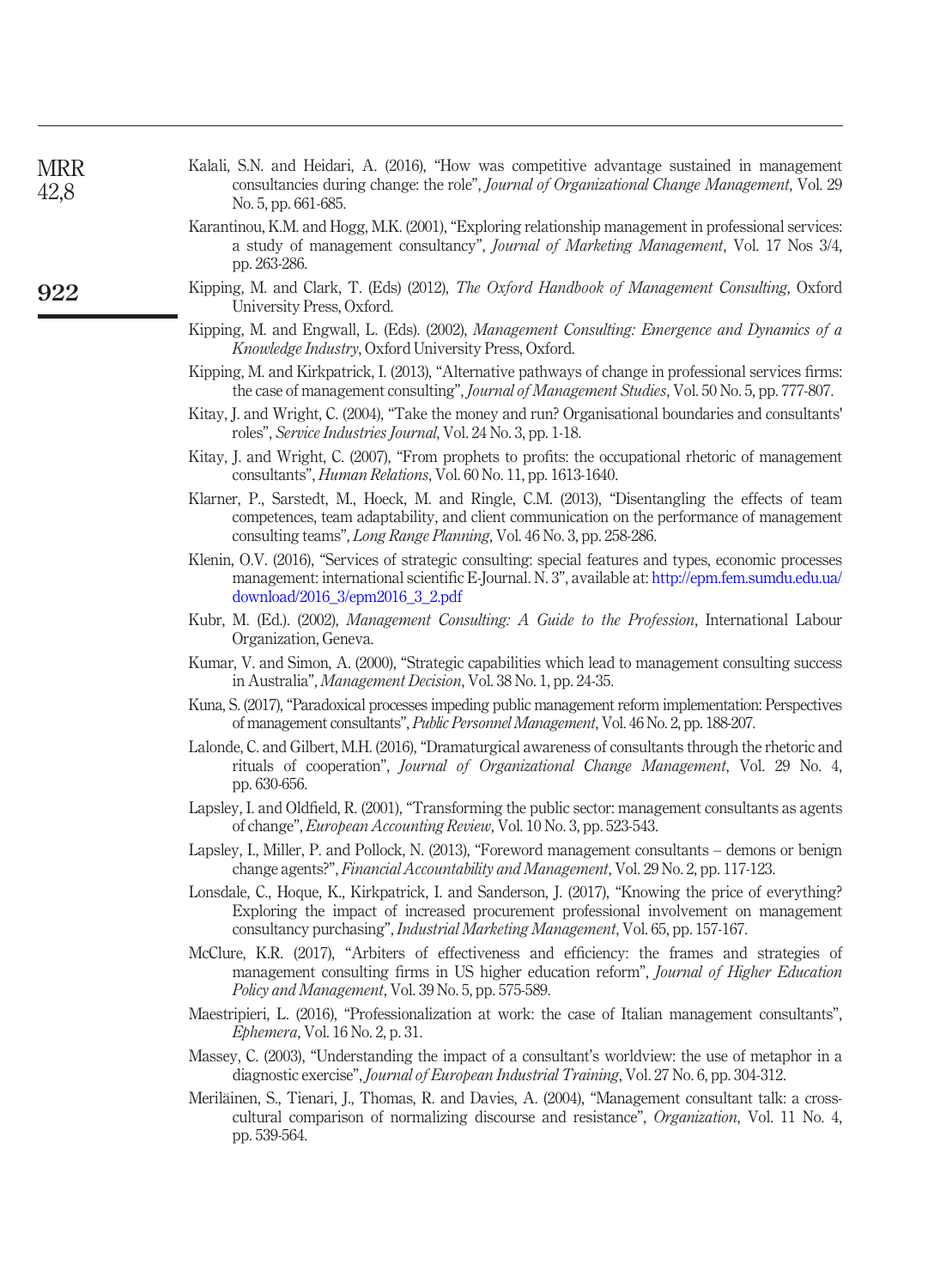<span id="page-21-20"></span><span id="page-21-19"></span><span id="page-21-18"></span><span id="page-21-17"></span><span id="page-21-16"></span><span id="page-21-15"></span><span id="page-21-14"></span><span id="page-21-13"></span><span id="page-21-12"></span><span id="page-21-11"></span><span id="page-21-10"></span><span id="page-21-9"></span><span id="page-21-8"></span><span id="page-21-7"></span><span id="page-21-6"></span><span id="page-21-5"></span><span id="page-21-4"></span><span id="page-21-3"></span><span id="page-21-2"></span><span id="page-21-1"></span><span id="page-21-0"></span>

| Meyer, J.W. and Rowan, B. (1977), "Institutionalized organizations: formal structure as myth and<br>ceremony", American Journal of Sociology, Vol. 83 No. 2, pp. 340-363.                                                                                      | Management<br>consulting |
|----------------------------------------------------------------------------------------------------------------------------------------------------------------------------------------------------------------------------------------------------------------|--------------------------|
| Mihailović, B., Simonović, Z. and Sarić, R. (2016), "Nature and characteristics of management<br>consulting in Serbia", <i>Ekonomika</i> , Vol. 62 No. 4, pp. 55-64.                                                                                           |                          |
| Miner, J.B. (1971), "Success in management consulting and the concept of eliteness motivation",<br>Academy of Management Journal, Vol. 14 No. 3, pp. 367-378.                                                                                                  |                          |
| Miner, J.B. (1973), "The management consulting firm as a source of High-Level managerial talent",<br>Academy of Management Journal, Vol. 16 No. 2, pp. 253-264.                                                                                                | 923                      |
| Mintzberg, H. (1979), The Structuring of Organizations, Prentice Hall, Englewood Cliffs, NJ.                                                                                                                                                                   |                          |
| Mohe, M. and Seidl, D. $(2011)$ , "Theorizing the client – consultant relationship from the perspective of<br>social-systems theory", Organization, Vol. 18 No. 1, pp. 3-22.                                                                                   |                          |
| Mors, M.L. (2010), "Innovation in a global consulting firm: when the problem is too much diversity",<br>Strategic Management Journal, Vol. 31 No. 8, pp. 841-872.                                                                                              |                          |
| Mühlhaus, J. and Bouwmeester, O. (2016), "The paradoxical effect of self-categorization on work stress<br>in a high-status occupation: Insights from management consulting", <i>Human Relations</i> , Vol. 69<br>No. 9, pp. 1823-1852.                         |                          |
| Nagayoshi, S., Kawabata, Y. and Nakamura, J. (2015), "A study on core business shift from diagnosis<br>service to systems integration service in major business consulting firms in Japan", Academy of<br>Strategic Management Journal, Vol. 14 No. 2, p. 141. |                          |
| Nicolai, A.T. and Röbken, H. (2005), "Scientification, immune responses, and reflection: the changing<br>relationship between", Journal of Organizational Change Management, Vol. 18 No. 5,<br>pp. 416-434.                                                    |                          |
| Nikolova, N., Möllering, G. and Reihlen, M. (2015), "Trusting as a 'leap of faith': trust-building practices in<br>client-consultant relationships", Scandinavian Journal of Management, Vol. 31 No. 2, pp. 232-245.                                           |                          |
| Niñerola, A., Sánchez-Rebull, M. and Hernandez-Lara, A. (2017), "Entry modes and barriers to<br>internationalisation in China: an overview of management consulting firms", Measuring<br><i>Business Excellence, Vol. 21 No. 1, pp. 37-49.</i>                 |                          |
| O'Mahoney, J. and Sturdy, A. (2016), "Power and the diffusion of management ideas: the case of<br>McKinsey and Co", Management Learning, Vol. 47 No. 3, pp. 247-265.                                                                                           |                          |
| Pellegrin-Boucher, E. (2006), "Symbolic functions of consultants", Journal of General Management,<br>Vol. 32 No. 2, pp. 1-16.                                                                                                                                  |                          |
| Pemer, F. and Werr, A. (2013), "The uncertain management consulting services client", <i>International</i><br>Studies of Management and Organization, Vol. 43 No. 3, pp. 22-40.                                                                                |                          |
| Powell, T.H. and Ambrosini, V. (2017), "Espoused versus realized knowledge management tool usage<br>in knowledge intensive organizations", International Journal of Human Resource Management,<br>Vol. 28 No. 2, pp. 356-378.                                  |                          |
| Radnor, Z. and O'Mahoney, J. (2013), "The role of management consultancy in implementing operations<br>management in the public sector", International Journal of Operations and Production<br>Management, Vol. 33 Nos 11/12, pp. 1555-1578.                   |                          |
| Ram, M. (1999), "Managing consultants in a small firm: a case study", Journal of Management Studies,<br>Vol. 36 No. 6, pp. 875-897.                                                                                                                            |                          |
| Ram, M. (2000), "Hustling, hassling and making it happen: researching consultants in a small firm<br>context", <i>Organization</i> , Vol. 7 No. 4, pp. 657-677.                                                                                                |                          |
| Ram, M. (2001), "Family dynamics in a small consultancy firm: a case study", <i>Human Relations</i> , Vol. 54<br>No. 4, pp. 395-418.                                                                                                                           |                          |
| Rangan, R.K. and Dhanapal, D. (2016), "Empirical study of factors that influence consultant satisfaction<br>in management consulting service in the Indian context", Journal of Contemporary Management<br>Research, Vol. 10 No. 2, pp. 1-23.                  |                          |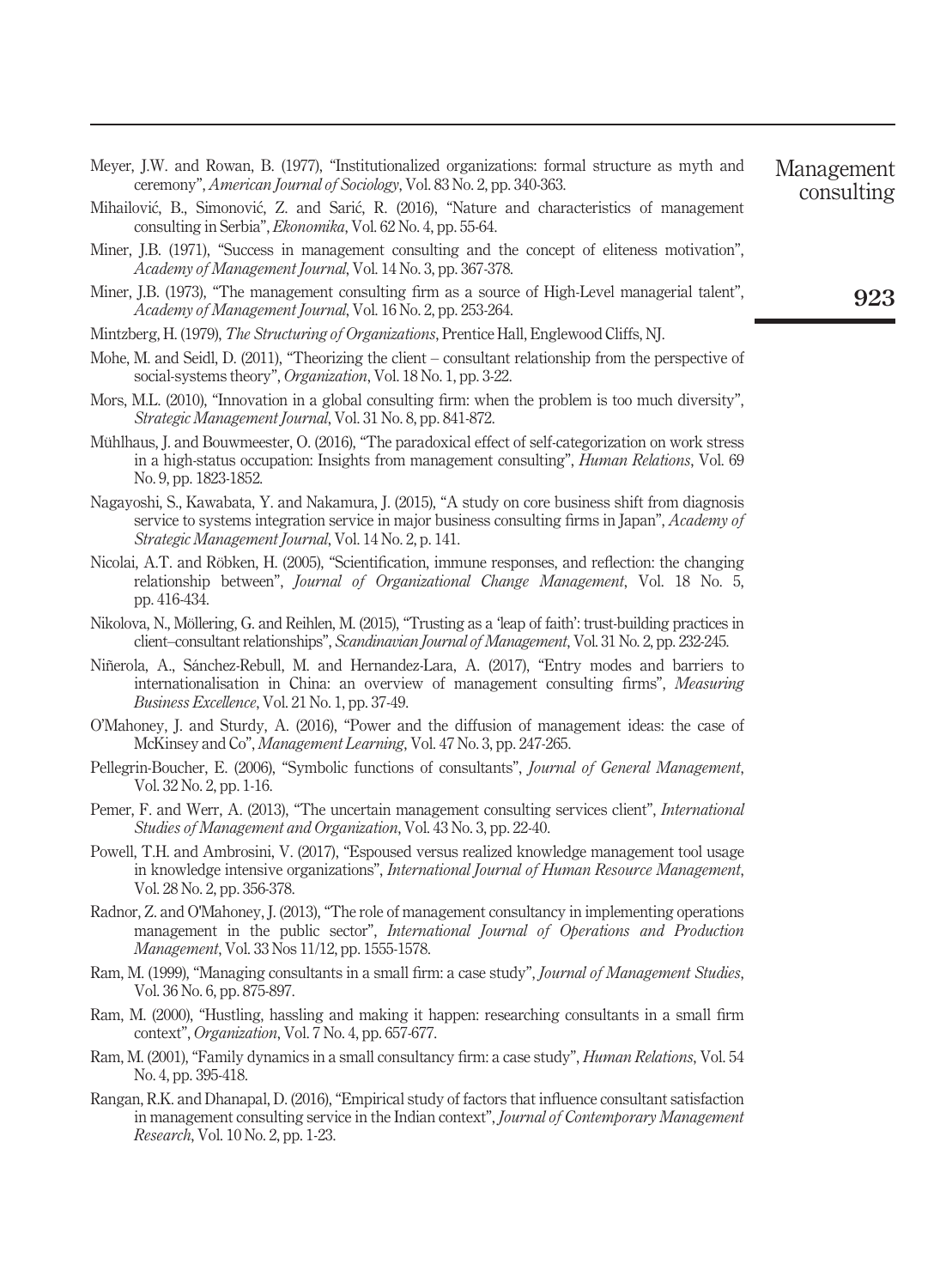<span id="page-22-19"></span><span id="page-22-18"></span><span id="page-22-17"></span><span id="page-22-16"></span><span id="page-22-15"></span><span id="page-22-14"></span><span id="page-22-13"></span><span id="page-22-12"></span><span id="page-22-11"></span><span id="page-22-10"></span><span id="page-22-9"></span><span id="page-22-8"></span><span id="page-22-7"></span><span id="page-22-6"></span><span id="page-22-5"></span><span id="page-22-4"></span><span id="page-22-3"></span><span id="page-22-2"></span><span id="page-22-1"></span><span id="page-22-0"></span>

| <b>MRR</b><br>42,8 | Reihlen, M., Smets, M. and Veit, A. (2010), "Management consultancies as institutional agents:<br>strategies for creating and sustaining institutional Capital", Schmalenbach Business Review,<br>Vol. 62 No. 3, pp. 317-339.                                      |
|--------------------|--------------------------------------------------------------------------------------------------------------------------------------------------------------------------------------------------------------------------------------------------------------------|
|                    | Retna, K.S. (2016), "Consultants and their views on changing the mental models of clients", <i>Journal of</i><br><i>Change Management</i> , Vol. 16 No. 3, pp. 184-200.                                                                                            |
| 924                | Richter, A. and Niewiem, S. (2009), "Knowledge transfer across permeable boundaries: an empirical<br>study of clients' decisions to involve management consultants", Scandinavian Journal of<br><i>Management, Vol. 25 No. 3, pp. 275-288.</i>                     |
|                    | Richter, A. and Schmidt, S.L. (2006), "Antecedents of the performance of management consultants",<br>Schmalenbach Business Review, Vol. 58 No. 4, pp. 365-391.                                                                                                     |
|                    | Scarbrough, H. (2002), "The role of intermediary groups in shaping management fashion: the case of<br>knowledge management", <i>International Studies of Management and Organization</i> , Vol. 32 No. 4,<br>pp. 87-103.                                           |
|                    | Simon, A. and Kumar, V. (2001), "Clients' views on strategic capabilities which lead to management<br>consulting success", Management Decision, Vol. 39 No. 5, pp. 362-372.                                                                                        |
|                    | Singh, V.L. and Singh, M. (2016), "Techniques of job crafting: an exploratory study on management<br>consultants", South Asian Journal of Management, Vol. 23 No. 2, p. 25.                                                                                        |
|                    | Sorge, A. and van Witteloostuijn, A. (2004), "The (non)sense of organizational change: an essai about<br>universal management hypes, sick consultancy metaphors, and healthy organization theories",<br><i>Organization Studies, Vol. 25 No. 7, pp. 1205-1231.</i> |
|                    | Spell, C.S. (2001), "Management fashions: where do they come from, and are they old wine in new<br>bottles?", Journal of Management Inquiry, Vol. 10 No. 4, p. 358.                                                                                                |
|                    | Srinivasan, R. (2014), "The management consulting industry: growth of consulting services in India:<br>Panel discussion", <i>IIMB Management Review</i> , Vol. 26 No. 4, pp. 257-270.                                                                              |
|                    | Sturdy, A. (1997), "The consultancy process – an insecure business", <i>Journal of Management Studies</i> ,<br>Vol. 34 No. 3, pp. 389-413.                                                                                                                         |
|                    | Sturdy, A. (2011), "Consultancy's consequences? A critical assessment of management consultancy's<br>impact on management", British Journal of Management, Vol. 22 No. 3, pp. 517-530.                                                                             |
|                    | Sturdy, A. and Wright, C. (2008), "A consulting diaspora? Enterprising selves as agents of enterprise",<br><i>Organization</i> , Vol. 15 No. 3, pp. 427-444.                                                                                                       |
|                    | Sturdy, A. and Wright, C. (2011), "The active client: the boundary-spanning roles of internal<br>consultants as gatekeepers, brokers and partners of their external counterparts", Management<br><i>Learning</i> , Vol. 42 No. 5, pp. 485-503.                     |
|                    | Sturdy, A., Clark, T., Fincham, R. and Handley, K. (2009), "Between innovation and legitimation –<br>boundaries and knowledge flow in management consultancy", Organization, Vol. 16 No. 5,<br>pp. 627-653.                                                        |
|                    | Sturdy, A., Wright, C. and Wylie, N. (2016), "Managers as consultants: the hybridity and tensions of<br>neo-bureaucratic management", <i>Organization</i> , Vol. 23 No. 2, pp. 184-205.                                                                            |
|                    | , "Sturdy, A., Wylie, N. and Wright, C. (2013), "Management consultancy and organizational uncertainty<br>International Studies of Management and Organization, Vol. 43 No. 3, pp. 58-73.                                                                          |
|                    | Taminiau, Y., Boussebaa, M. and Berghman, L. (2012), "Convergence or divergence? A comparison of<br>informal consultant-client relationship development practices in Britain, France and Germany",<br>Service Industries Journal, Vol. 32 No. 10, pp. 1707-1720.   |
|                    | Tilles, S. (1961), "Understanding the consultant's role", <i>Harvard Business Review</i> , Vol. 39 No. 6,<br>pp. 87-99.                                                                                                                                            |
|                    | Tranfield, D., Denyer, D. and Smart, P. (2003), "Towards a methodology for developing evidence-<br>informed management knowledge by means of systematic review", British Journal of<br><i>Management, Vol.</i> 14 No. 3, pp. 207-222.                              |